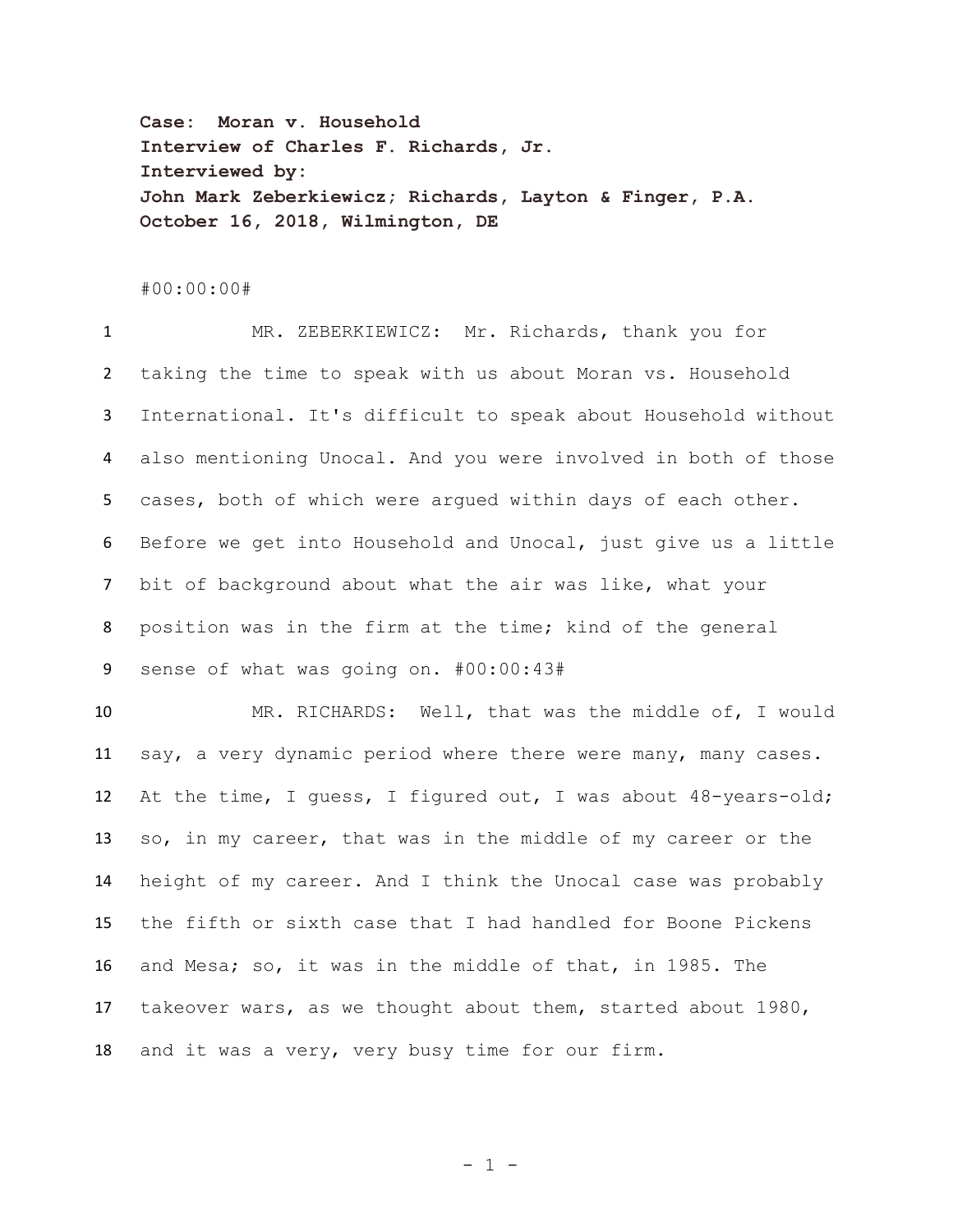MR. ZEBERKIEWICZ: What was the firm like before in the takeover era? #00:01:32#

 MR. RICHARDS: Well, I guess when I joined the firm in 1963, I was a fourteenth lawyer, and so, it was a small firm, probably bigger than it would have been in some other town because the Delaware corporate law had a presence, and we had derivative suits and class action suits here. But it wasn't at all as busy as it became.

 MR. ZEBERKIEWICZ: Tell us a little bit about your involvement in the overhaul of the general corporation law. #00:02:05#

 MR. RICHARDS: Oh, well, that was a very fortunate thing for me, although at the time it didn't seem so great. We're talking about the 1967 revision, and I was just a young fella, I had been practicing three or four years, and I was drafted to be a secretary along with Charlie Crompton, from Potter Anderson & Corroon, and Walt Stapleton, who then became Judge Stapleton from Morris Nichols. And we were the three dogsbodies, if you will, for the senior partners in those firms. But what it meant was, the group met on Saturday mornings at one of the three firms, and so, every Saturday morning instead of playing tennis or playing with my children, I was down here revising the corporation law for about a year and a half.

 $- 2 -$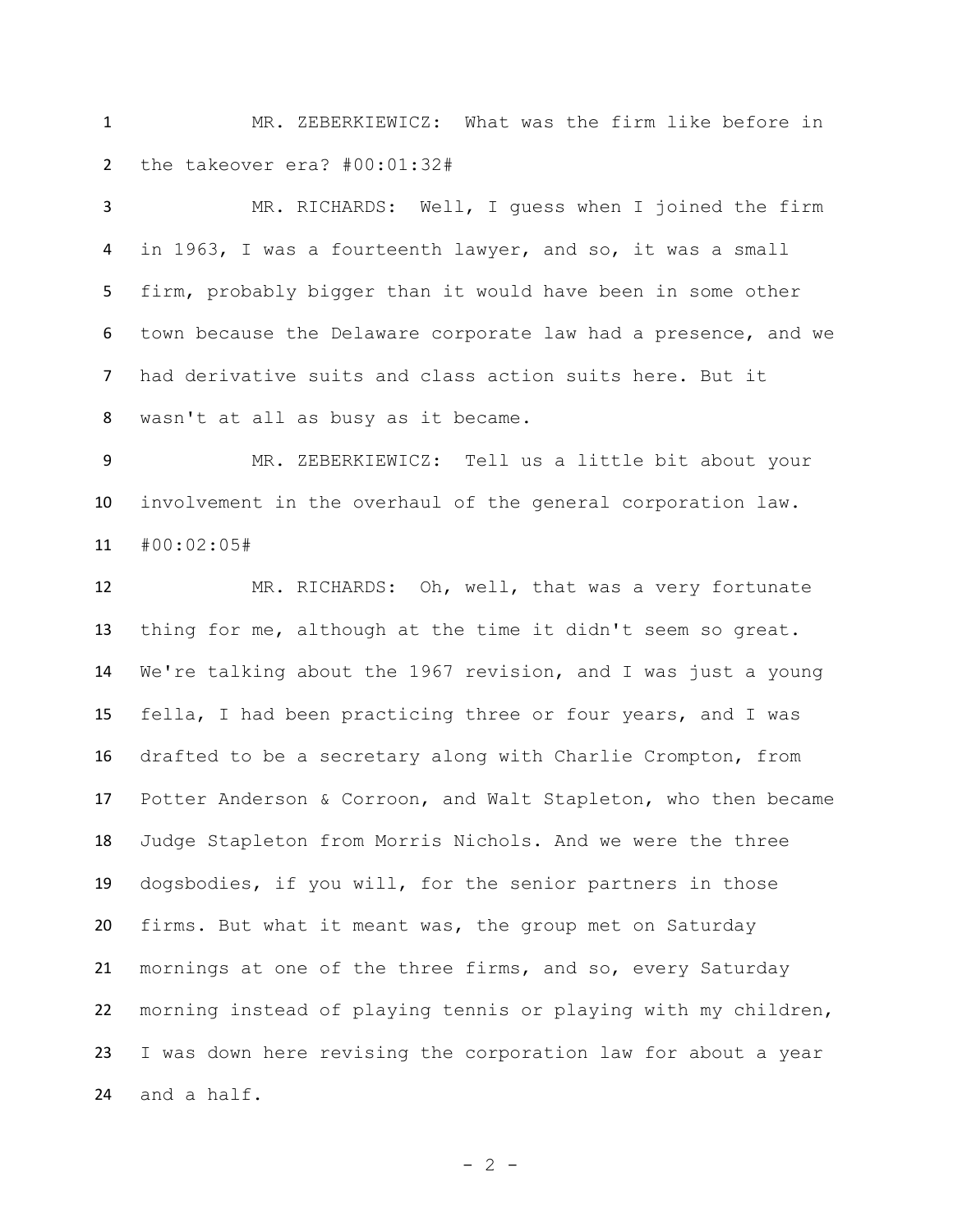MR. ZEBERKIEWICZ: As I look back at the old correspondence files, and the minutes of those meetings overhauling the general corporation law, in 1967, there are a series of letters from you and to you and addressed to Messrs. Cravath, Swaine, and Moore – I mean how, did that experience in and of itself kind of expand your own horizons into these firms give you kind of an in with some of these other firms throughout the country with whom you ended up working in all these takeover cases? #00:03:32#

 MR. RICHARDS: Oh, tremendously. In working with the three most senior guys, Dick Corroon, Sam Arsht, and Henry Canby of our firm, you know, I was sitting at the feet of the guys who knew the most about it and had the most clients and the most experience. And in getting involved with their friends and associates in the national practice of corporation law, and Delaware tried to coordinate, or at least be in touch with what the rest of the corporate bar wanted to do, it was invaluable to me and gave me more knowledge than you would ever learn in a corporation law course at law school.

 MR. ZEBERKIEWICZ: And it is interesting that you do have that background because while, ultimately, we think of Moran as kind of a case that turned on the equities, there were a lot of technical arguments, including whether the rights plan was valid under 157, including whether it was an

- 3 -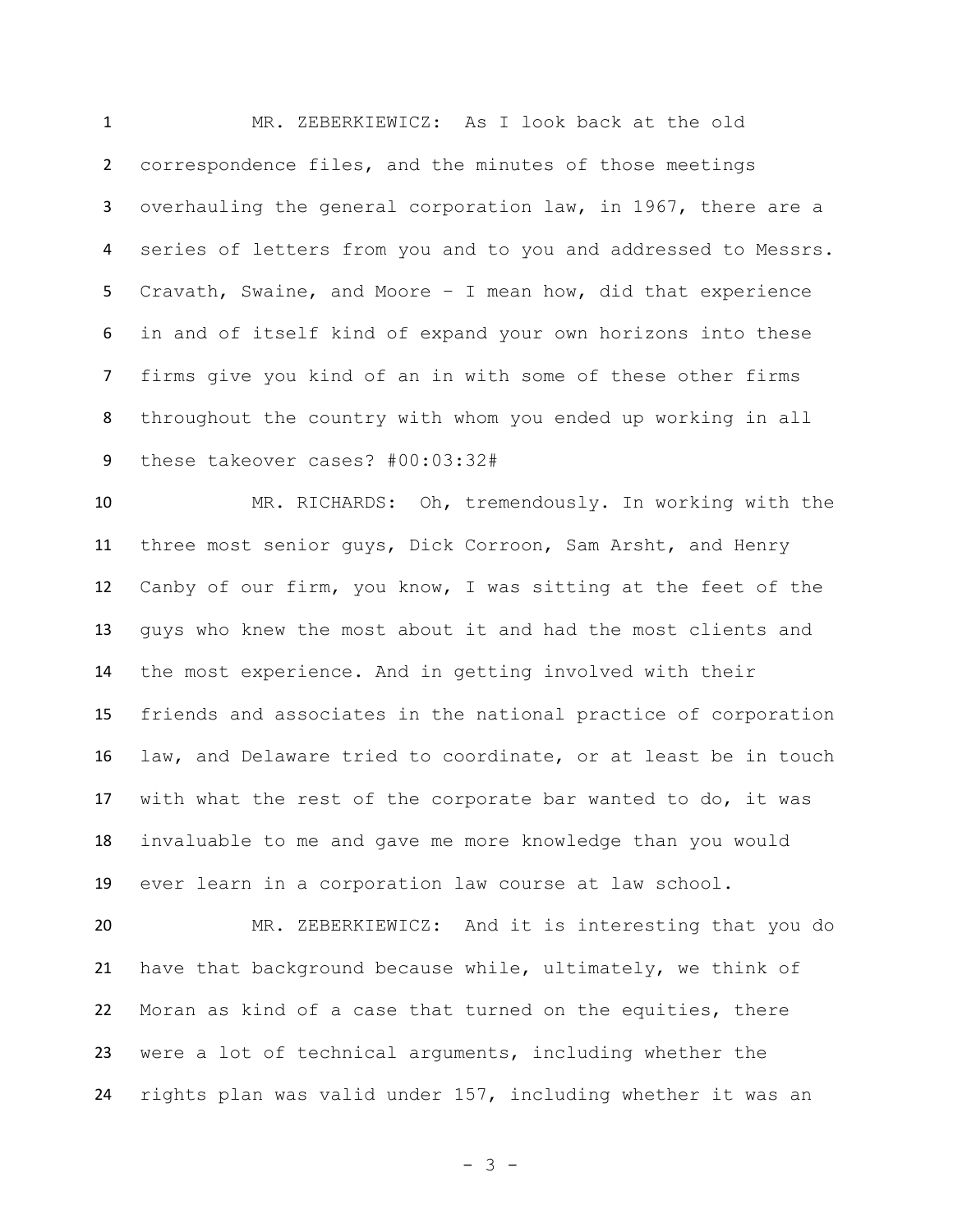impermissible restriction on shares under Section 202. There were a lot of different technical arguments, although, ultimately, I think the case really didn't turn on that; it really did turn on kind of the equities of it and in many respects, Unocal, at the end of the day. And so, I want to now turn to what it was like for you specifically as you were marching toward your argument in Household and how you were able to manage your schedule given that you were arguing Unocal just a few days before and you were otherwise very busy. What was that circumstance like? #00:05:09#

 MR. RICHARDS: Well, for those particular cases, and for that period of time, I usually operated as the captain of a pretty good-sized team; and a very good size for our firm – and we would have as many as 10 or even, in parts of Unocal, 15 people working on it because so much had to be done in 24 or 48 hours overnight. The briefs on appeal in Unocal, for example, I think were written overnight, in 24 hours. So, that was frantic. Also, there were other matters that came in and, which I couldn't pay much attention to, so I had to recruit other partners to work on them. But still, if I had the relationship with the client, I had to spend a few minutes during the day on that. An interesting aspect that we were talking about a few minutes ago was the apparent conflict between a Household position, representing the defendant if

- 4 -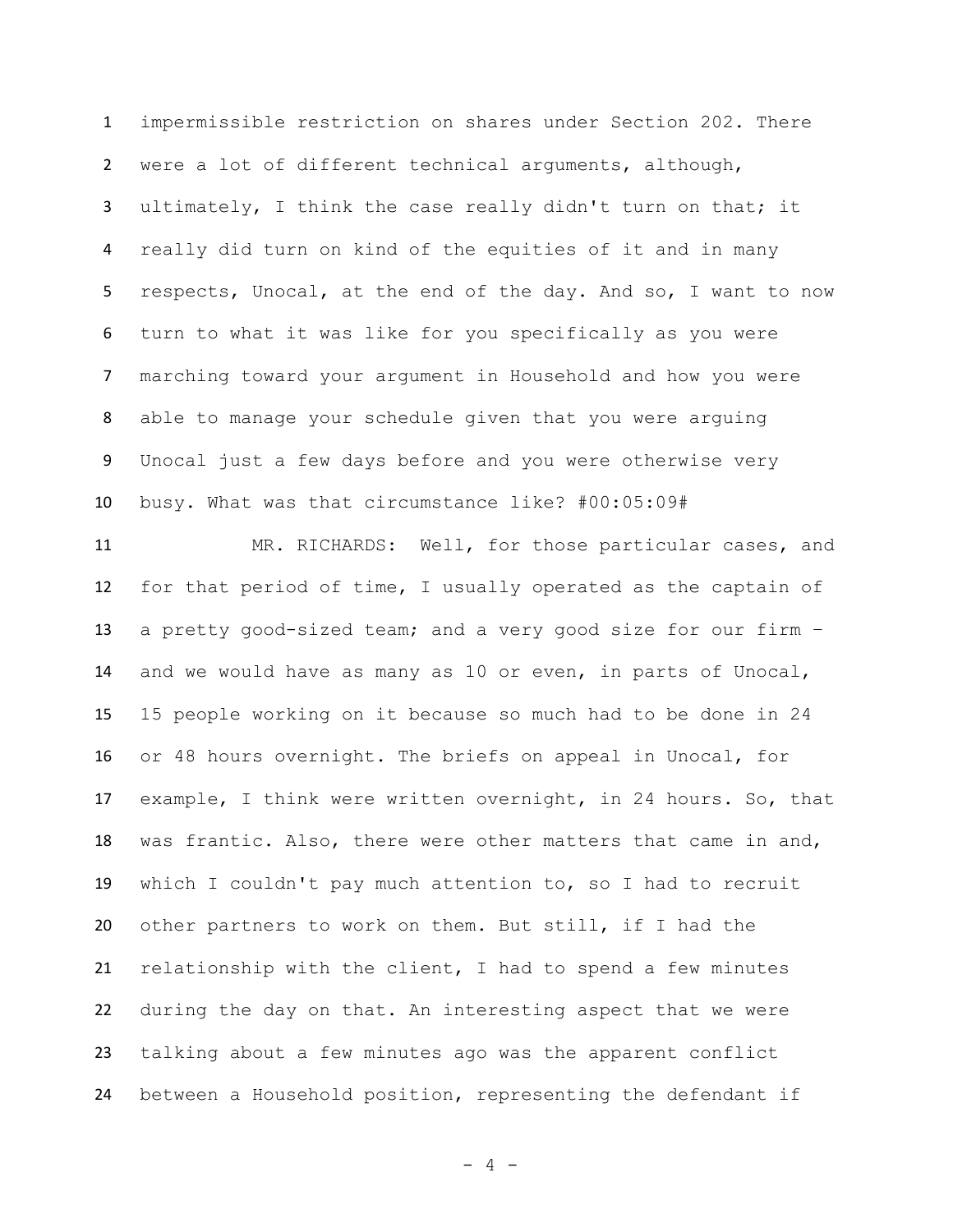you will, and the Unocal case, representing Mesa, the acquirer.

 MR. ZEBERKIEWICZ: And so, in your argument in Household, there is a point at which you do reference Unocal, and you mentioned to the court that you are not going reargue that case. The courtroom kind of burst into laughter, and then you mentioned, you know, but I will be happy to reargue it if you would like; I see Mr. Sparks is in the courtroom. How did you – I mean there is also a very famous, in my world, cartoon of you in a newspaper where you are holding the scales of justice, and Household is on one side, and Unocal is on the other side. How did you, in your mind, distinguish those two cases? Because exactly, in one, you were representing Boone Pickens, who was perceived to be the raider and there was a defensive mechanism in place. On Household, obviously, you were representing the defendant who had imposed a defensive mechanism. How did you, in your mind, kind of square those two things? #00:07:22#

 MR. RICHARDS: Well, to me, they were separate, and it sort of came on the tradition that our firm, and other firms, had, for a long time, been representing both acquirers and acquirees, if you will, corporations that are targets. So, in a way, that was a problem that our firm and other firms had already faced because we felt we could represent acquirers and

 $- 5 -$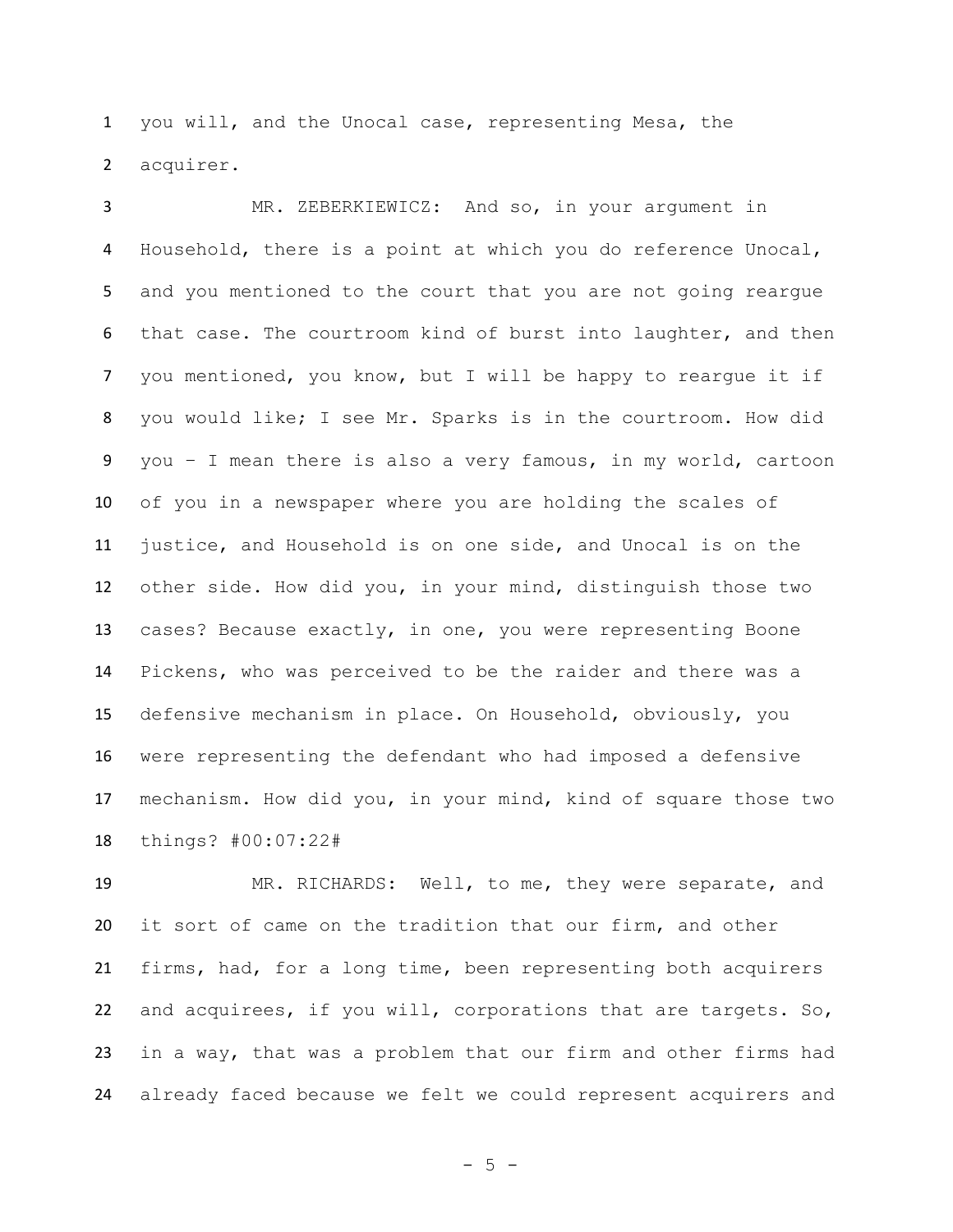could represent targets. And the devices, of course, were different. I mean the rights plan was quite different than the discriminatory self-tender in Unocal. But that question that you asked me did trouble my clients in Household, or at least the Wachtell Lipton firm. And in fact, they asked me about it and I told them I didn't think it would be a problem. But they said well, I think we're going to come down and watch the Unocal argument, which went first. Unocal was argued on Wednesday, and Household, the following Tuesday. So, Mike Schwartz and I think, maybe, George Katz and about 10 of his colleagues came down and sat in the front row when I argued Unocal. And—

 MR. ZEBERKIEWICZ: Not exactly cheering you on. #00:08:47#

 MR. RICHARDS: No, and it did create sort of a pressure in the back of my mind as to whether or not if I had something in defense of Mesa, in Unocal's case, it would offend my clients in Household. But it turned out, it didn't, that they agreed with me that there really wasn't a conflict between the two positions.

 MR. ZEBERKIEWICZ: Well, they were very different devices—

MR. RICHARDS: Right.

- 6 -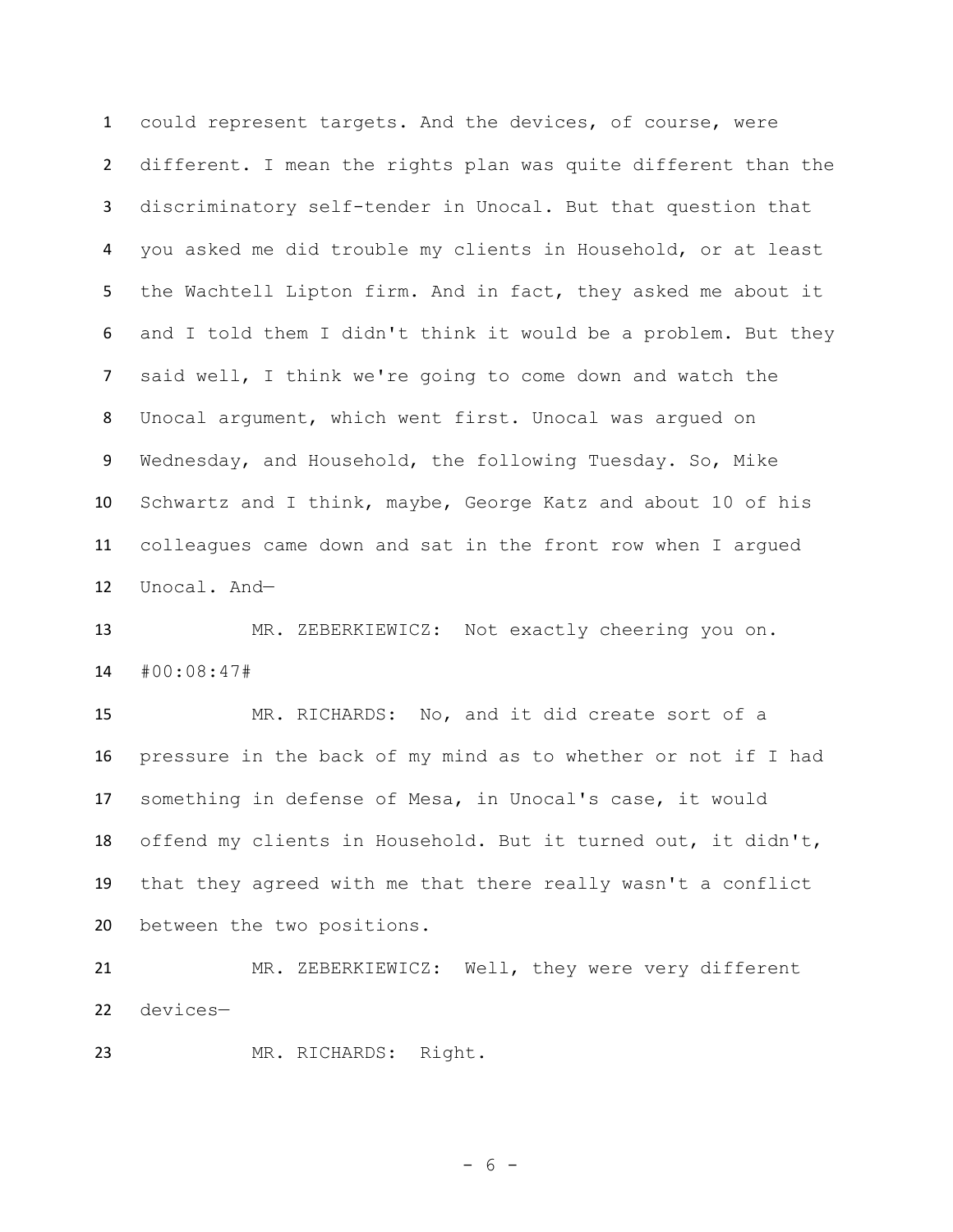MR. ZEBERKIEWICZ: -- I mean, as you mentioned, the discriminatory tender offer actually did have an effect on the company, its finances, et cetera, et cetera. Whereas the pill, no tax implication, no dilution, and the like. I mean I think they are kind of fundamentally different devices. Also, I guess, one question, though, I mean in Mesa you have a real case with Boone Pickens going after the company. In Household, you really don't have a present threat. Did you think that the plaintiffs really didn't have a ripe case? #00:09:48#

10 MR. RICHARDS: Well, we certainly argued that. Nobody seemed to be really interested in the ripeness argument, and it really turned on the fact that in a way, the court said it wasn't ripe; not technically on a ripeness argument because it said, look, we can revisit this. If Household ever tries to utilize the pill against an acquirer, then we will look and see what their board of directors did and so forth. So, while ripeness as a legal concept it wasn't effective, the underlying, philosophical concept, I think, really won the day.

 MR. ZEBERKIEWICZ: And so, now, the plaintiffs were trying to attack the pill from a number of different angles. Facial validity, equitable considerations, how did you prepare your defense and your defense strategy? And how were you working with the Wachtell Lipton firm in preparing that

- 7 -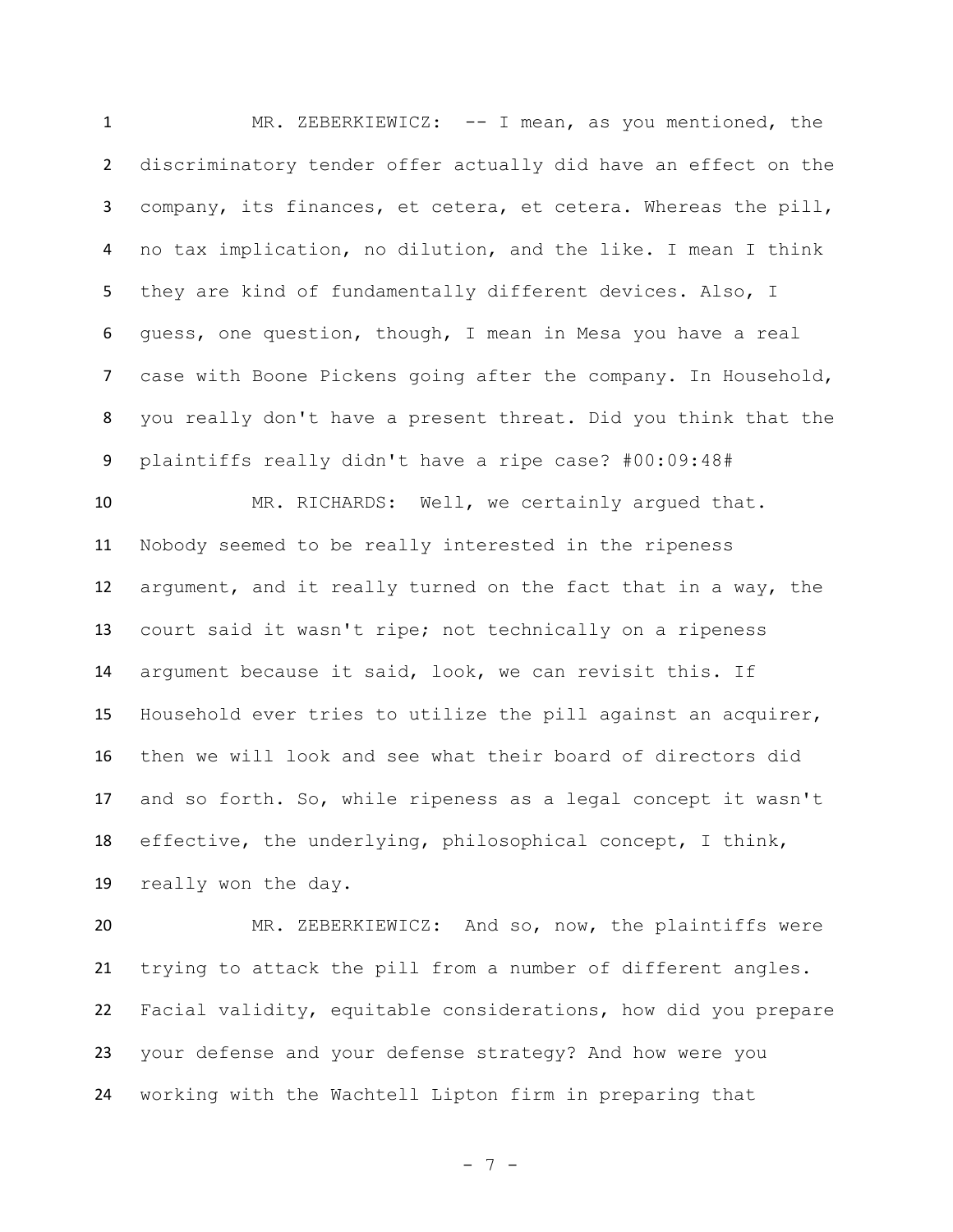defense? Did you have kind of different folks assigned to different parts of the defense with you kind of coordinating the effort? Or how did that all work out?

 MR. RICHARDS: Well, I think Wachtell Lipton ran 5 the overall defense. As I recall, Richards Layton and myself, among others, maybe took the lead in defending their directors in the depositions. But I think at the trial, as I recall, Wachtell Lipton attorneys really handled most of the witnesses. And we assisted in I think a major way in terms of the briefing and the preparation for the argument.

 MR. ZEBERKIEWICZ: And so, we were involved – Richards, Layton & Finger was involved in giving the advice to Household's Board. We had prepared an opinion; that opinion, essentially, the punchline. It was a reasoned opinion, went through the case law that existed at that time, which there had been no case squarely addressing the validity of a pill. We nonetheless said that the rights were valid under Section 157 of the general corporation law was our bottom punchline. That opinion, I think, may have been interpreted more broadly than its exact wording by some of the directors on the Household Board. There are some references in the opinion and some of the other material suggesting that maybe they thought we had provided them an opinion to the effect that they would be entitled to the presumption of the business judgement rule

- 8 -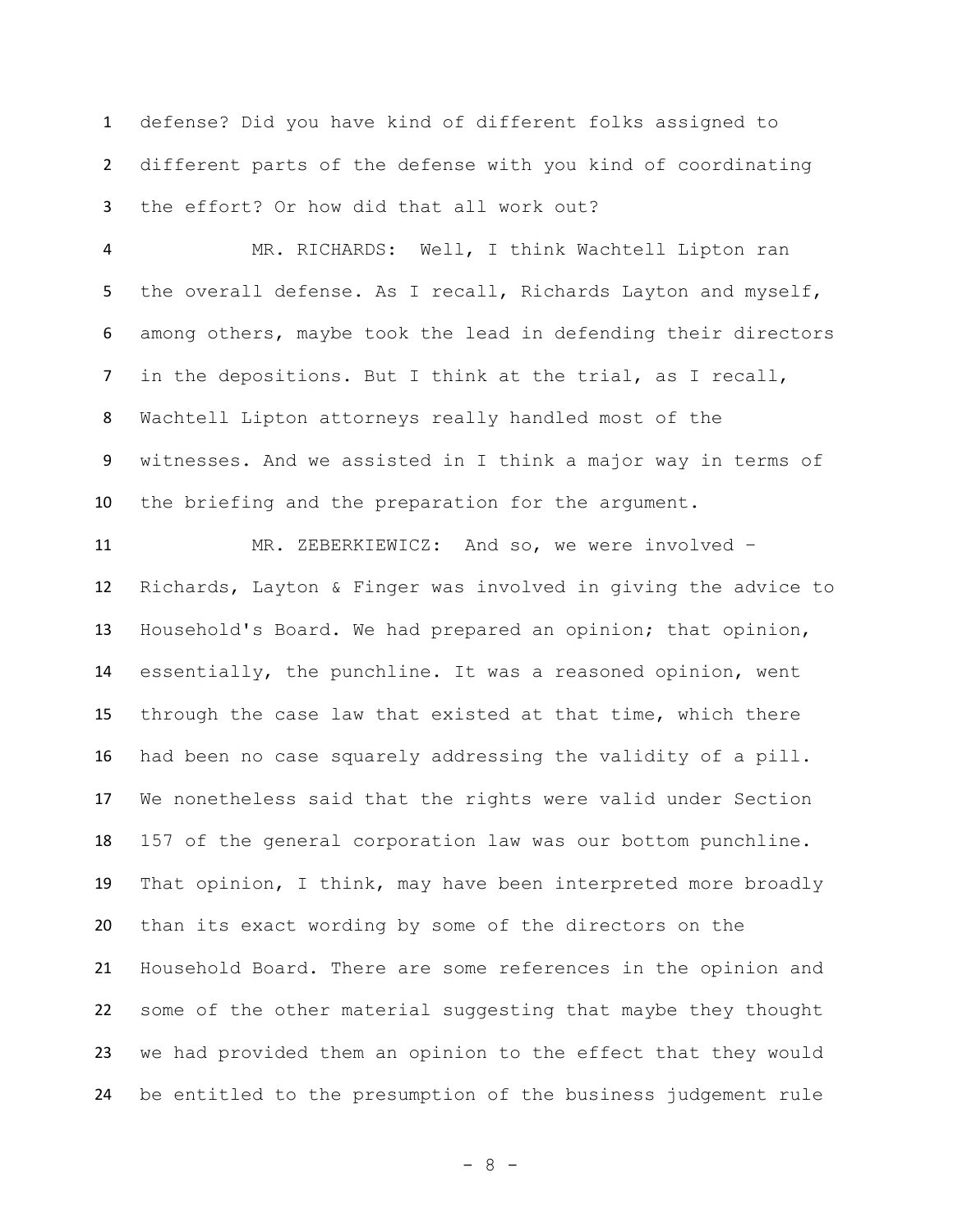in adopting this. Whereas our opinion was actually much narrower. But I wanted to kind of address the issue of your thoughts on how well prepared the directors had been and how confident you were on the record going in – just on a due care basis. #00:12:46#

 MR. RICHARDS: Well, of course, we were not present at the directors' meeting and were not involved in their preparation. And we only became involved with the directors when their depositions were taken. And now, the rights plans are so familiar to lawyers and investment bankers and even, maybe, businesspeople that it doesn't seem complicated. But I can tell you when those depositions were taken, it seemed very, very complicated and Rod Ward, among others, I think, did a very good job of trying to tangle the directors up in terms of their understanding. And I thought that the plaintiffs could have done a more forceful job in the litigation in trying to pound away at did the directors really understand what they were doing.

 MR. ZEBERKIEWICZ: And it seemed, and you know, a rights plan, and this was an early stage rights plan with just a flip-over provision, but nonetheless, a pretty complicated document based on an indenture, anti-destruction clauses, and the like. It, I would imagine, would be fairly easy, particularly at the time. I mean we have to kind of take

- 9 -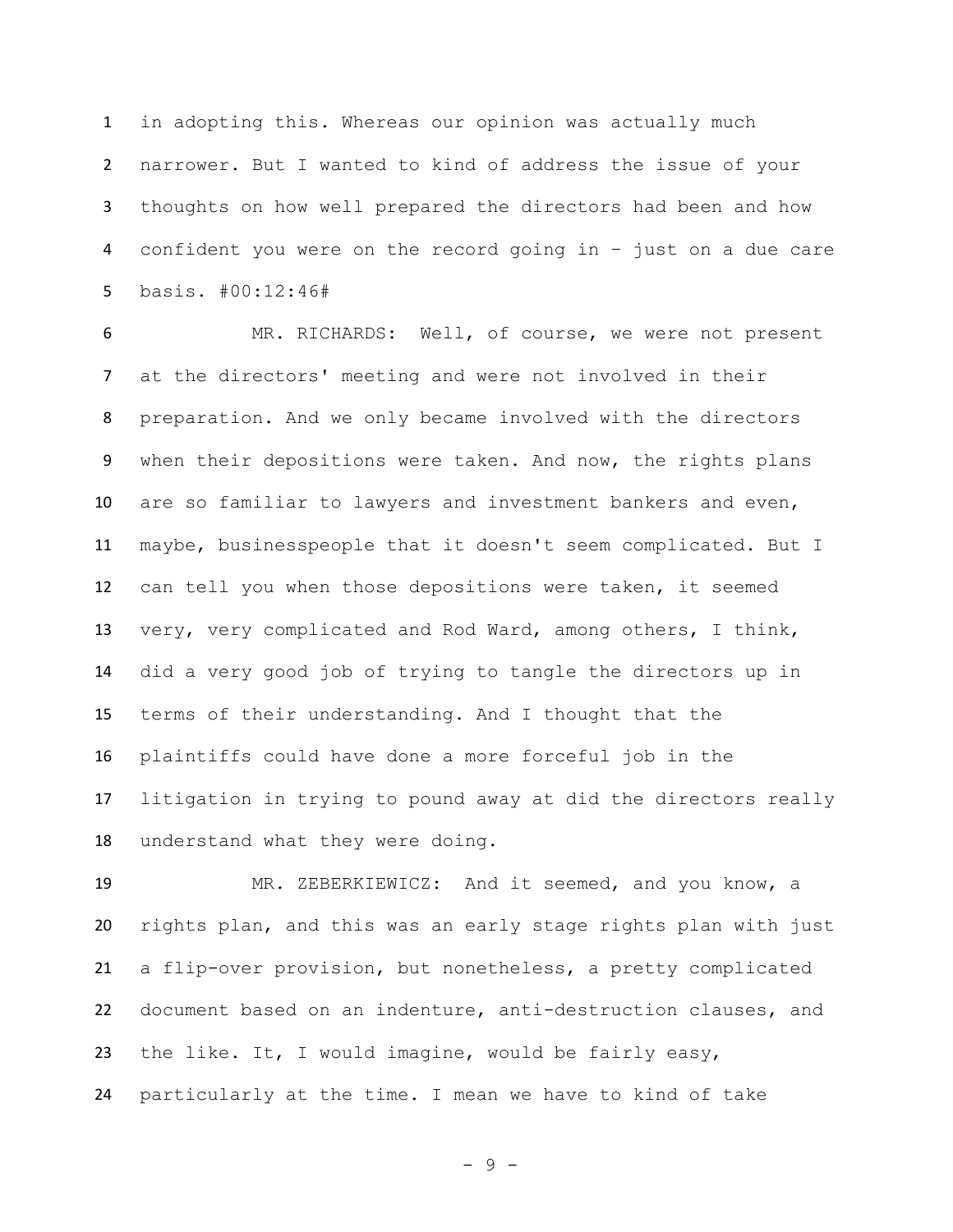ourselves back to you know, a lot of times you see these opinions from the Supreme Court, and you think they were always there. You know, that was always the holding; it always had to be such. That wasn't the case. I mean you were in an area where this was an absolutely novel device, and you've got a lot of directors who are reading 30, 40 pages of a very highly technical, highly-specialized document. I imagine there had to be a little bit of concern on your part that they were going to get tripped up in depositions and the plaintiffs would be able to use that to demonstrate that, in fact, they didn't know what they were doing. I mean, this is at a time where we were in the Smith v. Van Gorkom era. A lot of concerns on that front? #00:14:43#

 MR. RICHARDS: Well, there were at the time. I mean if you were there with the directors, and then talked to them afterward, in between times, it was pretty clear that some of them, their understanding was, to be charitable, only general in terms of what it was doing. And, so, it seemed more vulnerable – the case seemed more vulnerable when you were there present with them. As the case turned out, as it was argued, because it wasn't pushed so much by Skadden, that kind of disappeared as to be a major concern in terms of it didn't seem to us to be a risk of the case by the time we got to court or got to the Supreme Court.

- 10 -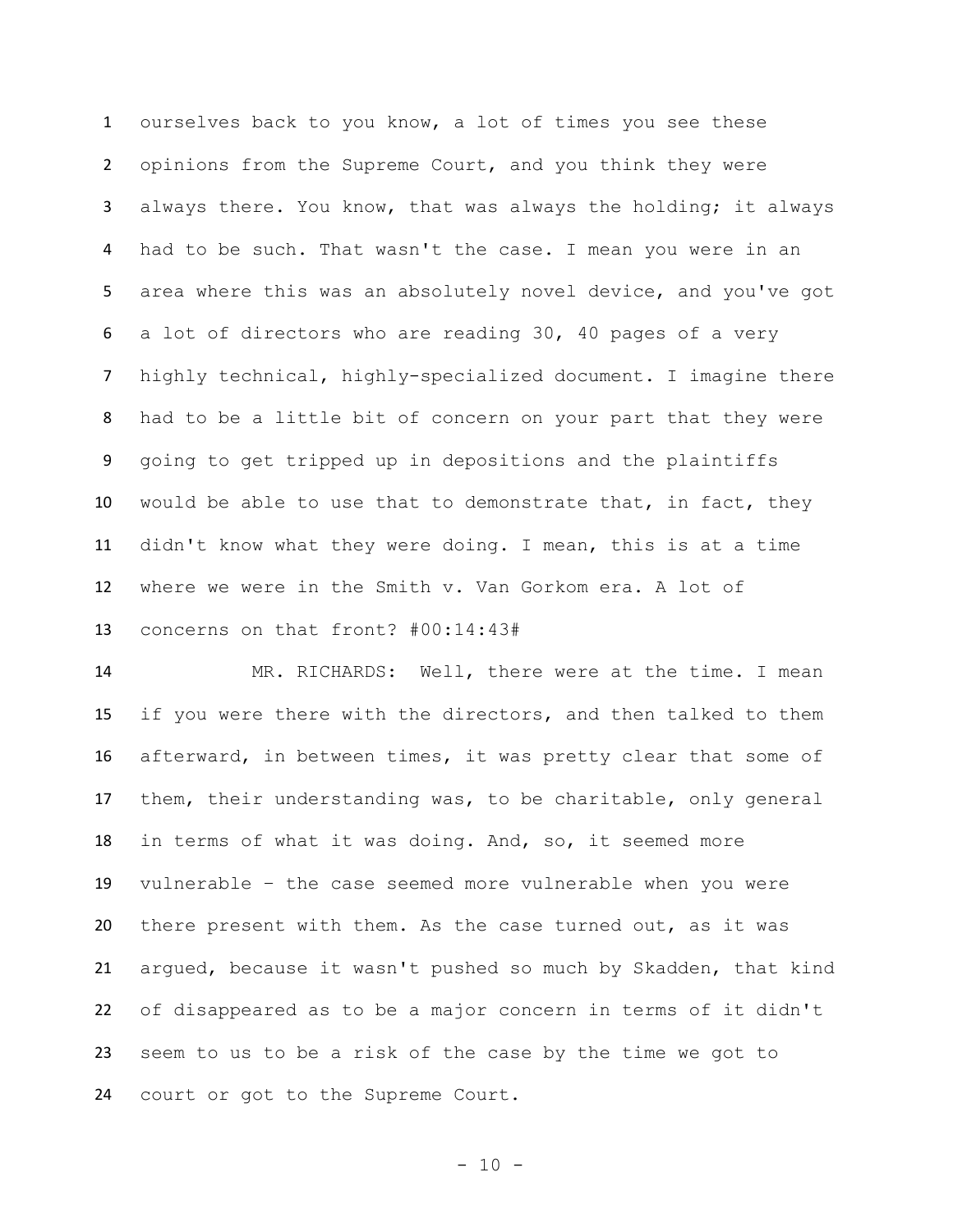MR. ZEBERKIEWICZ: And certainly, the Chancery Court was fairly charitable and understood that the directors didn't need to understand all the hoary details of a rights plan and they had a basic understanding that it was a defensive mechanism and that it would deter takeover proposals. And the Supreme Court, likewise, was fairly charitable on that front. But I want to turn now to the boardroom dynamic and how you dealt with it in the litigation because the company, Household, was represented by Wachtell. Richards Layton provided its opinion. They also had Goldman Sachs in as their investment banker and advisor. And they had a representative of – you know, John Whitehead was on the board, he was a Goldman guy—

 MR. RICHARDS: He was the Chairman of Goldman. MR. ZEBERKIEWICZ: -- he was the Chairman. He didn't vote in favor of the pill. How did that affect your defense? Did you see that as a real weakness in your case? Or was it just— #00:16:25#

 MR. RICHARDS: Well, he made pretty clear that he didn't vote in favor of the pill, not on policy grounds as to whether it was legal or not legal, or whether it was a good thing. But he thought it was going to draw too much attention to Household and maybe would make Household really more of a target. So that he didn't oppose it, I suppose that's kind of

- 11 -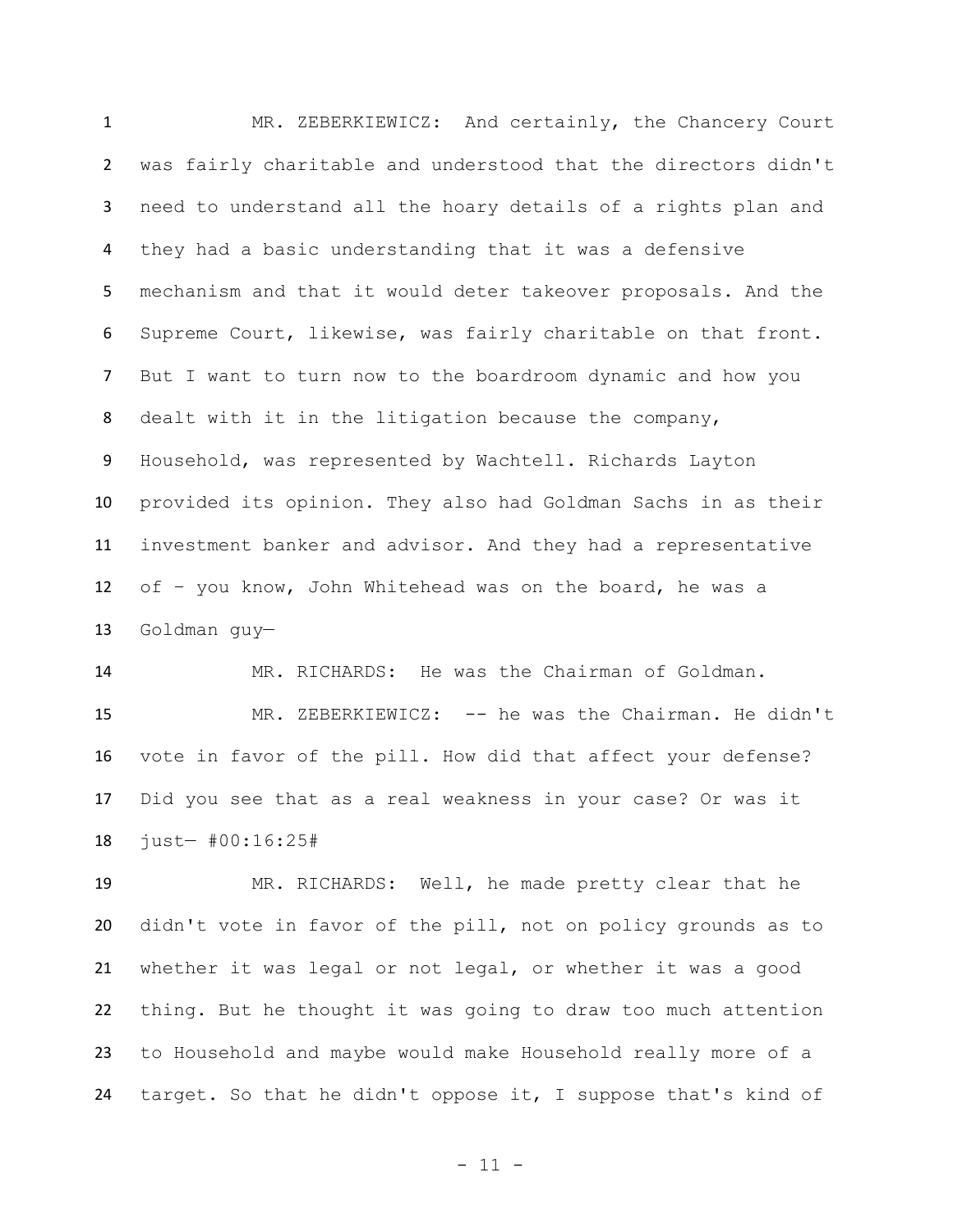on the merits of the opposition, but really, on the merits of the legality of the thing or whether or not there was a threat to Household. There was no tender offer for Household. But you remember the testimony was – and it was quite believable and true that Household was nevertheless suffering, or would suffer, by the notion that it could be easily takeover, in terms of trying to attract people to come to work. If your company is on the cusp of being taken over, we had learned through our experience in the previous five years, that you can't attract executives. You can't attract people to come. And so, you may not be able to retain the executives who don't know for whom they will be working. So, there was a current threat to Household in that sense.

 MR. ZEBERKIEWICZ: And was that compounded by Household's composition? I mean this was a company that had financial services, rental cars, and grocery stores. And the sort of synergies are natural, right? You can borrow money to rent a car to go buy groceries. You know, did that composition of the company, in your mind, make it more vulnerable to a raider who would then try to break up the individual components? #00:18:04#

 MR. RICHARDS: I think so. Because as you have described it, you could disaggregate those components, and that was what raiders were doing at the time. They were

- 12 -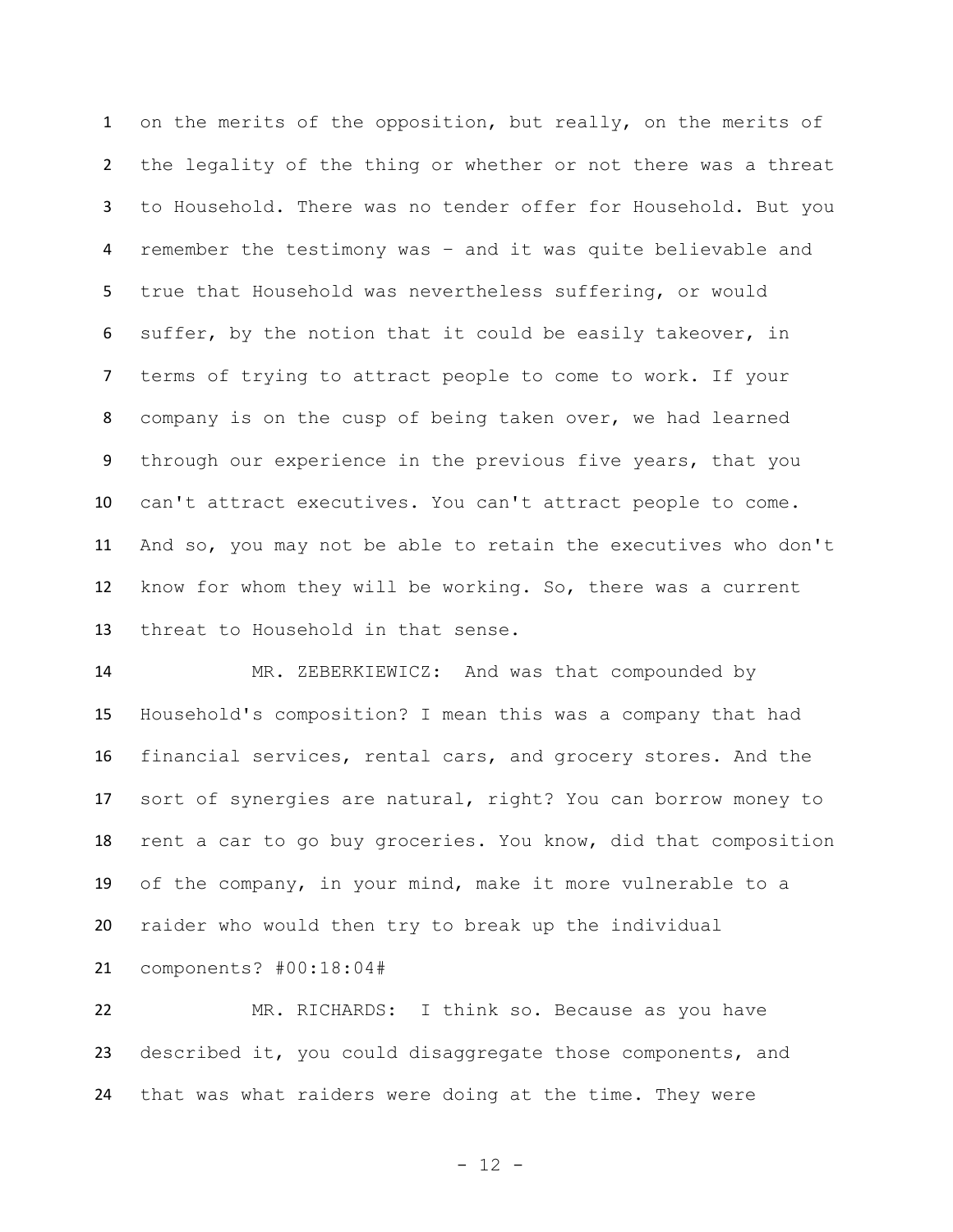figuring out a way to make more money by dividing these conglomerates up into separate parts and selling them off.

 MR. ZEBERKIEWICZ: As we talk about kind of where Household was, what it was like – they had a board that, you know, 16 directors, 10 of whom were independent, non- management. Was that, in your experience, fairly unique at the time? Or were we starting to get into the era where boards were composed mostly of outside, independent directors – at least in the public company space, or? #00:18:45#

 MR. RICHARDS: No, I think that was a favorable – there were other companies, of course, that had a majority of outside directors. But I don't think most companies did by 1985. And so, that was a new idea, and it was something that the Delaware Supreme Court was pushing in its decisions by talking about the benefit of having a number of outside directors and outside direct- and in Unocal, you remember, the Unocal Board had the outside directors meet separately in order to try to get the maximum benefit out of that.

 MR. ZEBERKIEWICZ: And you had all their decisions talking about well, we'll give material enhancements, and—and, was that something that you pressed in the defense in the litigation that you know, we've got these folks who are not just looking to keep their own seats. They're outsiders. They're— #00:19:36#

- 13 -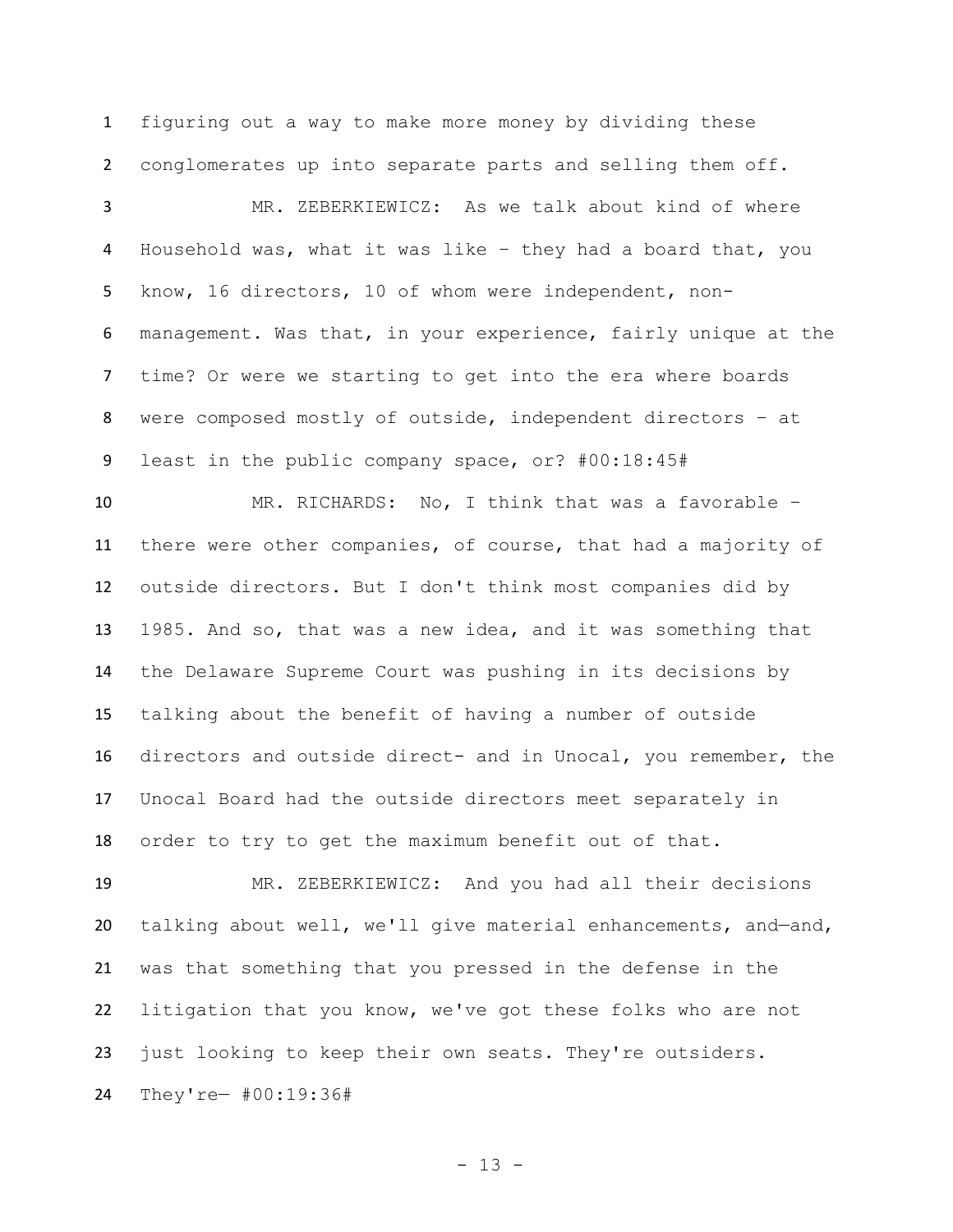MR. RICHARDS: Yeah, I don't recall stressing that in that case – in Household.

 MR. ZEBERKIEWICZ: Interesting. And so, as we think through where you were and what we were looking at the time, how did you manage just you know, as a general matter, to get everything done? I mean this is before word processing. You 7 look at the briefs; they're you know, a hundred pages long? #00:20:04#

9 MR. RICHARDS: Well, that was horrendous, really, because we used to talk about the turnaround of the briefs. In order to get the things done in a short period of time, and this applies more to Unocal because of the time constraints than Household, but you would have different people writing different sections of the brief. Now, these were people who had worked together a lot. So, we made the analogy among ourselves; it's like a basketball team, you know, you can make the blind pass to your right if you're pretty sure where the guy is going to be. But, so, you had an organizational meeting, and you divided up sections of the brief – maybe there are going to be six or seven sections of the brief – and then, you can't really see it all until they put it together because you are not able to change it on a computer. So, then you're waiting at 2 o'clock in the morning until you have a run through of the brief, maybe not till 4 o'clock in the

- 14 -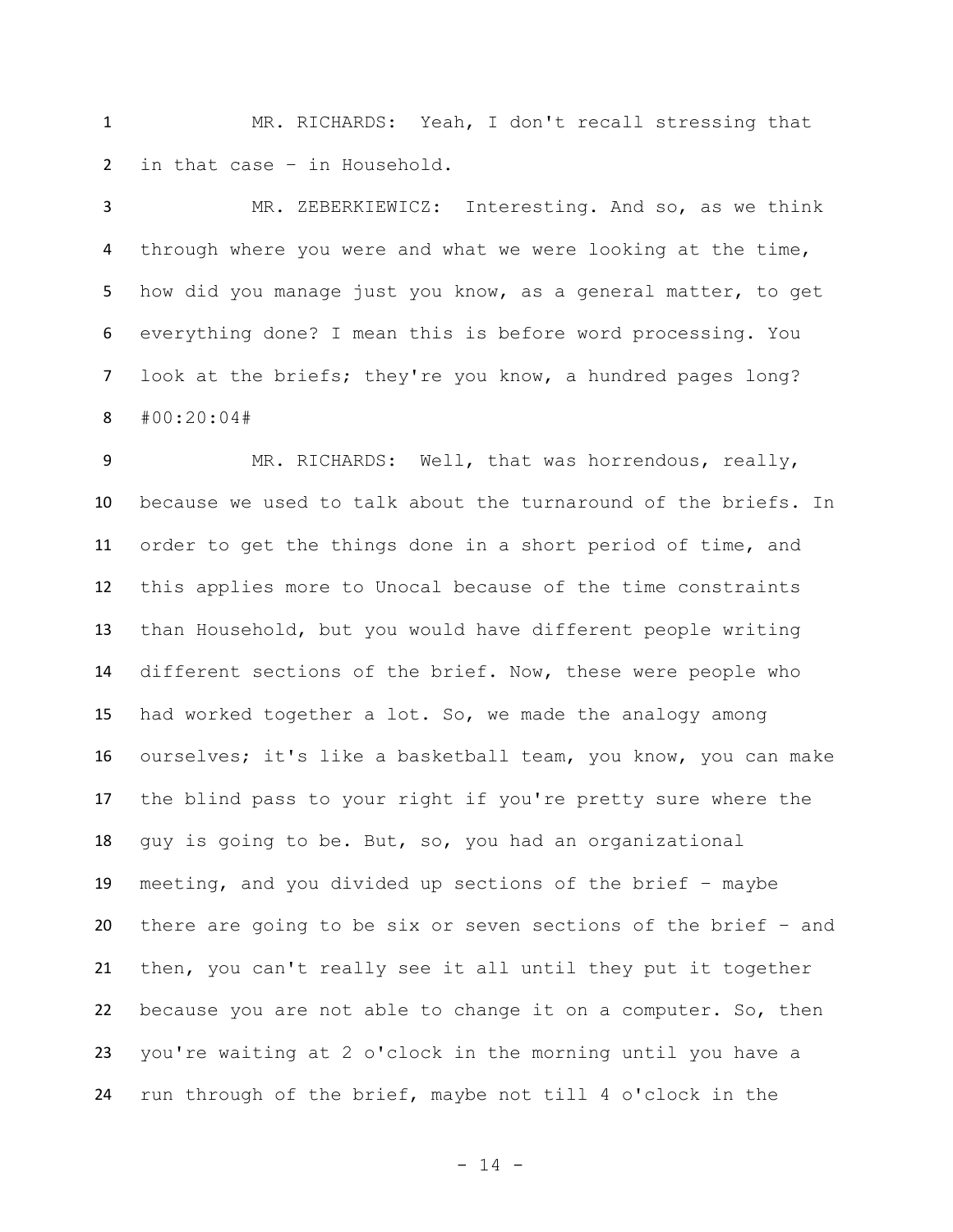morning, and then you can read it through from front to back. Whereas up to then, you have just been reading John's section and Charlie's section and Fred's section and so that required a lot of late nights and early morning work. It was burdensome.

 MR. ZEBERKIEWICZ: So, you're reading briefs, preparing – how were you preparing for your oral argument at the same time? #00:21:30#

 MR. RICHARDS: Well, I guess you're doing that in your mind; as you're reading the briefs, you're thinking about the argument. And eventually, you, in effect, extract from your briefs. I mean, in Household, we had some time. So, you extract from your briefs the different arguments that you are going to make, and then, you sort of line them all up. And as we were discussing earlier, that really doesn't make for a very smooth argument. The Wachtell Liptons, they wanted to know how my argument was going to go, so, they came down the day before, and we had a practice session in our conference room. And I think there were about 15 of them there. And I knew from previous experience with them that, as our firm, there would have been a different – a different guy would have been responsible for a different section. And they were all sitting there. And so, when I made my oral argument, I knew, from previous experience, that each one would want to make

 $- 15 -$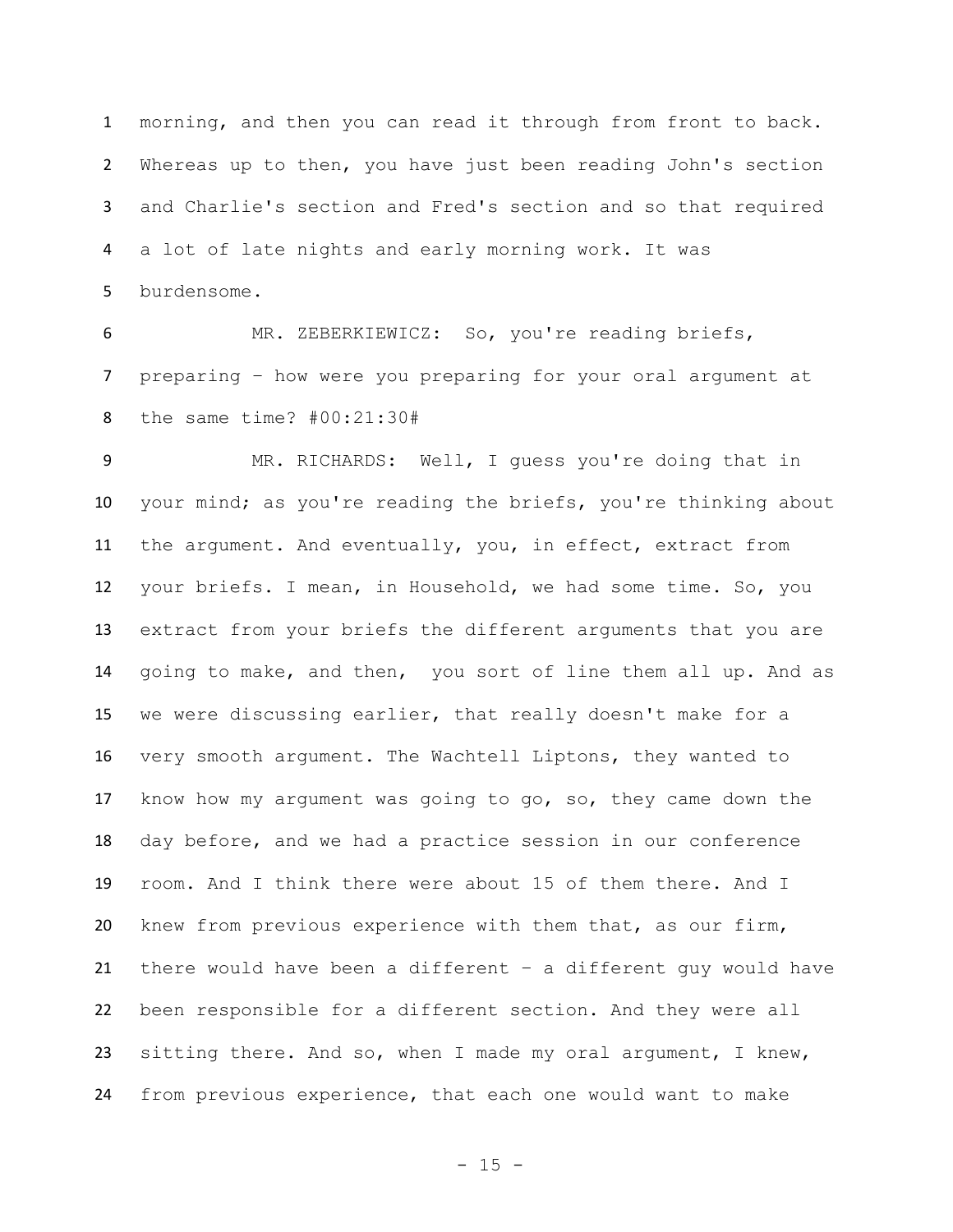sure that I had included his point. Well, that really wasn't the best way to make an oral argument to the Delaware Supreme Court. First of all, they would never permit you to drone 4 through your brief from front to back. And, secondly, maybe two-thirds of the arguments really weren't important by the time you got to the Supreme Court. So, as I think we discussed it, the rehearsal didn't really go so well and the—

MR. ZEBERKIEWICZ: A lot of hurt feelings—

9 MR. RICHARDS: Well-

 MR. ZEBERKIEWICZ: -- you didn't stress my part of the argument as much as you should have. #00:23:09#

 MR. RICHARDS: Well, yeah. And so, I am going to be 13 making the argument the next day, and they're coming  $-$  I am realizing the rehearsal didn't go very well, and they're telling me, nicely, they didn't think the rehearsal went very well. I said, well, that's really not what's going to happen. You know, I'm going to go down there, and I'm going to start, and the Supreme Court is going to asking questions, and it will be a free-flowing, and it will be based upon my knowledge of the case, not what I have written down as a prepared argument. And that's what happened.

 MR. ZEBERKIEWICZ: And so now, I want to pick up on that point. That's pretty interesting in terms of you're talking to them about how the argument would proceed and how

- 16 -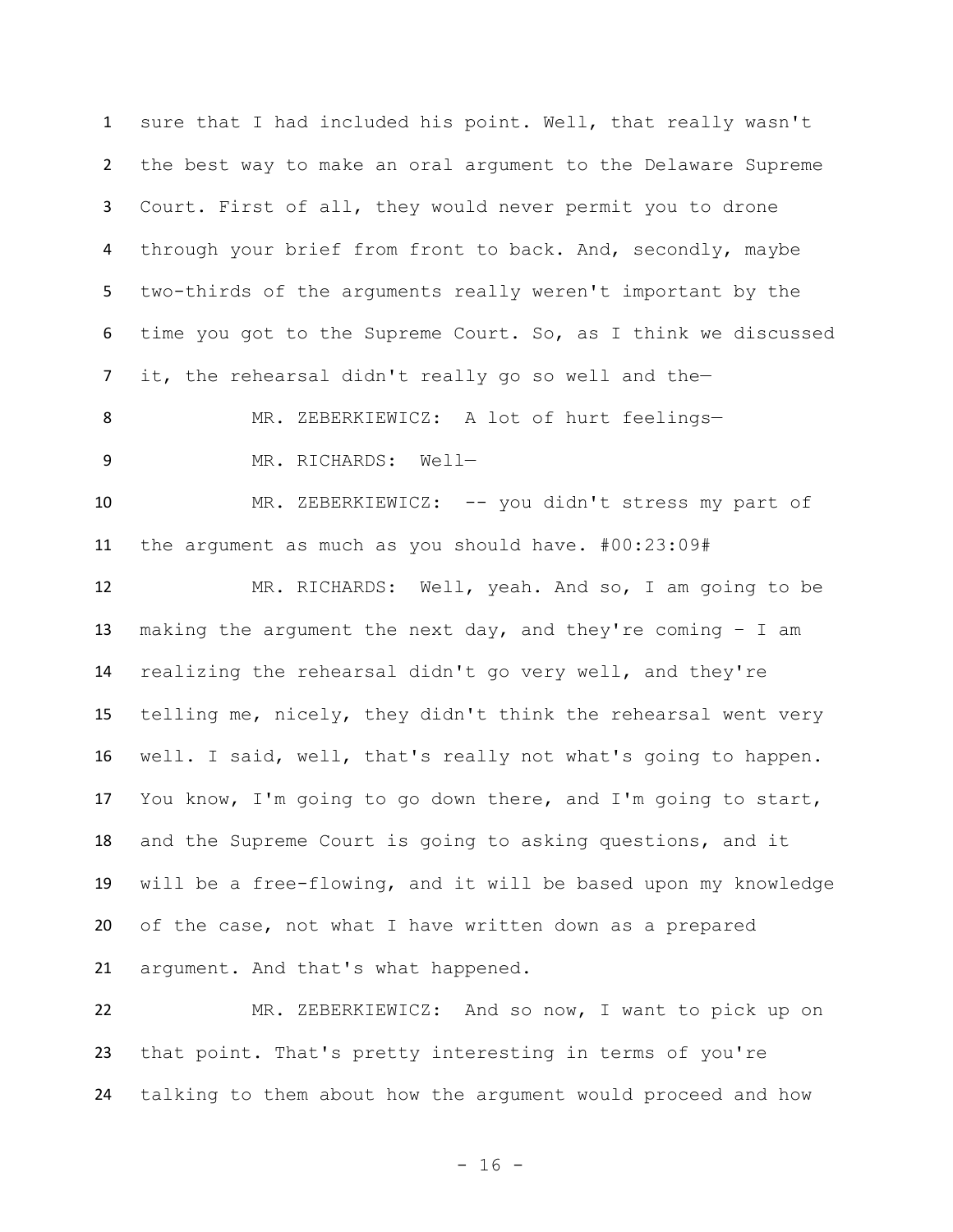the Supreme Court would react. So, when we go back to the early eighties, mid-eighties, was that a time when you and some of your colleagues here, and in other firms throughout Wilmington, had somewhat of an advantage in terms of knowing the judges a lot better? Knowing the procedures in the Court of Chancery? Was that something that factored into your practice and kind of gave you a leg up? #00:24:11#

 MR. RICHARDS: I think so. Really, before the takeover battles, and generally New York or L.A. counsel, and so forth, would rely on Delaware counsel to make all the arguments because to some extent, to them, the Delaware law, at least from a litigating point of view, was an arcane specialized subject. They knew the Delaware Bar was small; they knew the Delaware Courts were small, and they perceived that we would have an advantage knowing personally the judges. Now, over time, that changed because more and more out of town counsel began to make arguments, but I think what also changed for them is prior to 1980, in legal education, Delaware judges did not appear on panels. And they decided, for various reasons we could go into, to appear on panels. And so, the leading lights from New York and elsewhere would be on the same panels and then, and they'd talk in preparation for their panel and afterward, and there would be dinners at these seminars and conferences, and they would get to know each

- 17 -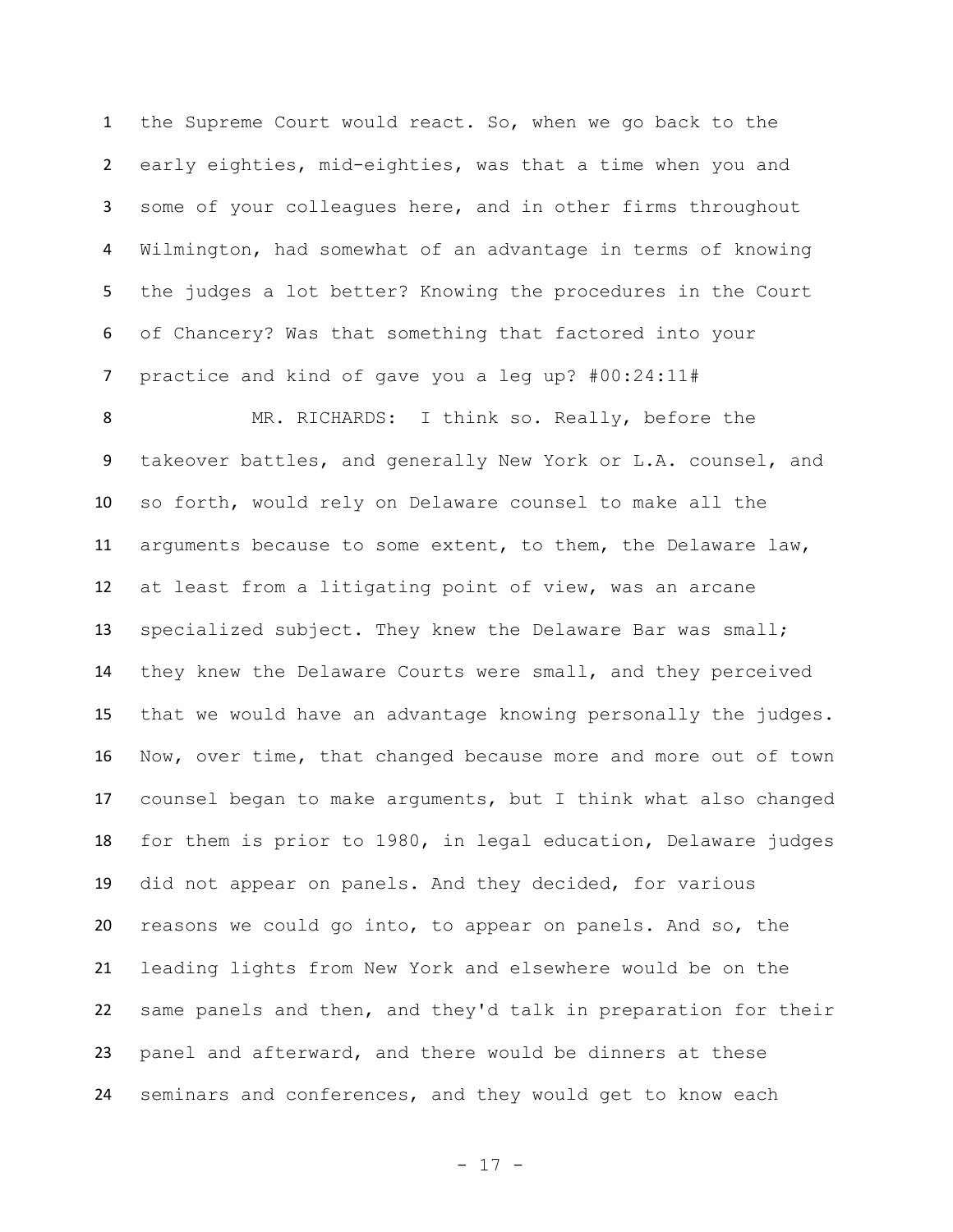other. So, gradually, and the body of Delaware corporation law grew tremendously. You know, we just had a few cases a year, let's say prior to 1980; when the takeover battles came, we had many cases. And so, these people became more knowledgeable – and these people being the lawyers from other jurisdictions. And so, they gradually became more comfortable, and they said, well, I sat right next to Justice So-and-So at dinner last night. You know, I think I know him, and there's an advantage to me or my firm if I make the argument rather than Delaware counsel. So, gradually, I think, what we Delawareans refer to as foreigners, began to make more arguments.

 MR. ZEBERKIEWICZ: More inroads and more arguments as they became more comfortable with the Chancellor, Vice Chancellor—

MR. RICHARDS: Yes.

 MR. ZEBERKIEWICZ: Back to Household specifically, knowing who was on the panel, did you tailor your argument in any specific way to cater to their particular predispositions or predilections? I know this was many, many years ago, but— #00:26:39#

 MR. RICHARDS: No, no. You know, I think the general feeling among the Delaware Bar, you know, outside of us, before the argument was that it was a 50/50 shot. You know, you'd had Joe Flom had written an article in the *Harvard Law* 

- 18 -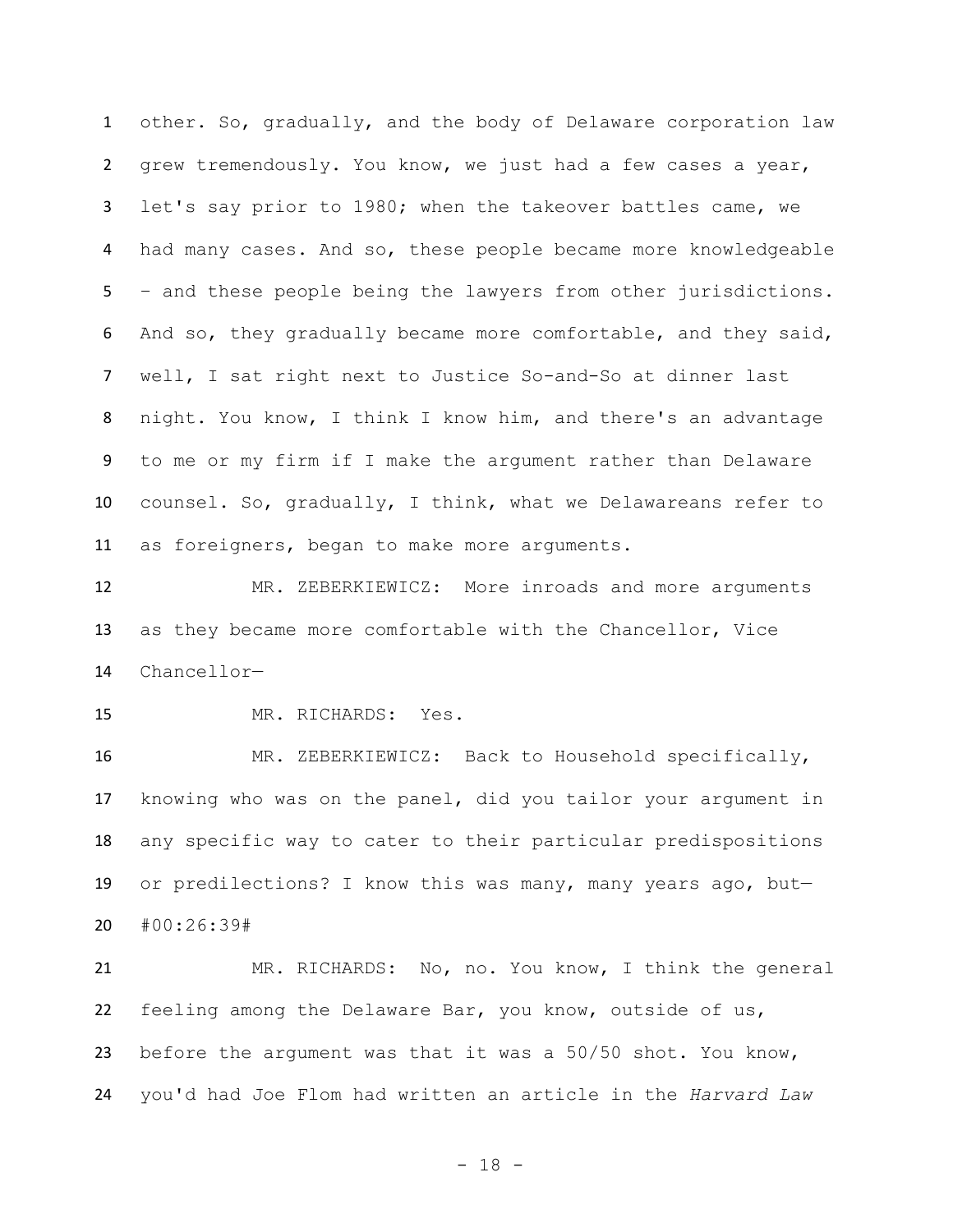*Review* saying that this was absolutely illegal. And, of course, Marty Lipton put down his stake that this was you know, absolutely necessary or else Delaware corporations would be swept away by acquirers. I thought that one thing we had, 5 and our advantage was, I think, in general, the Supreme Court was more sympathetic to defendant corporations than it was to acquirers. So, if they had a – I wouldn't want to accuse them of bias, but if they had a bias, that was the way they were leaning. And there was no doubt in my mind that that was true of one of the justices that we were going to hear, and that was Justice Moore. And there wasn't much doubt, I think, in the bar's minds that Justice Moore saw himself to be, and the members of the court probably saw him to be as the most knowledgeable about corporation law. So, that he would be probably the person who would be most influential among the panel. So, I thought that was an advantage that Household had. And then, of course, it became a few days later, very much of a disadvantage for my client, Mesa, because and aside from the bias I've got with Justice Moore, I had a particular animus against Boone Pickens. So, you have that problem. I thought what Skadden did was also actually helpful for us. They had Irving Shapiro make the argument for them. And, of course, he was the Chairman of the DuPont Company, and what more important company in Delaware than the DuPont Company? And he

- 19 -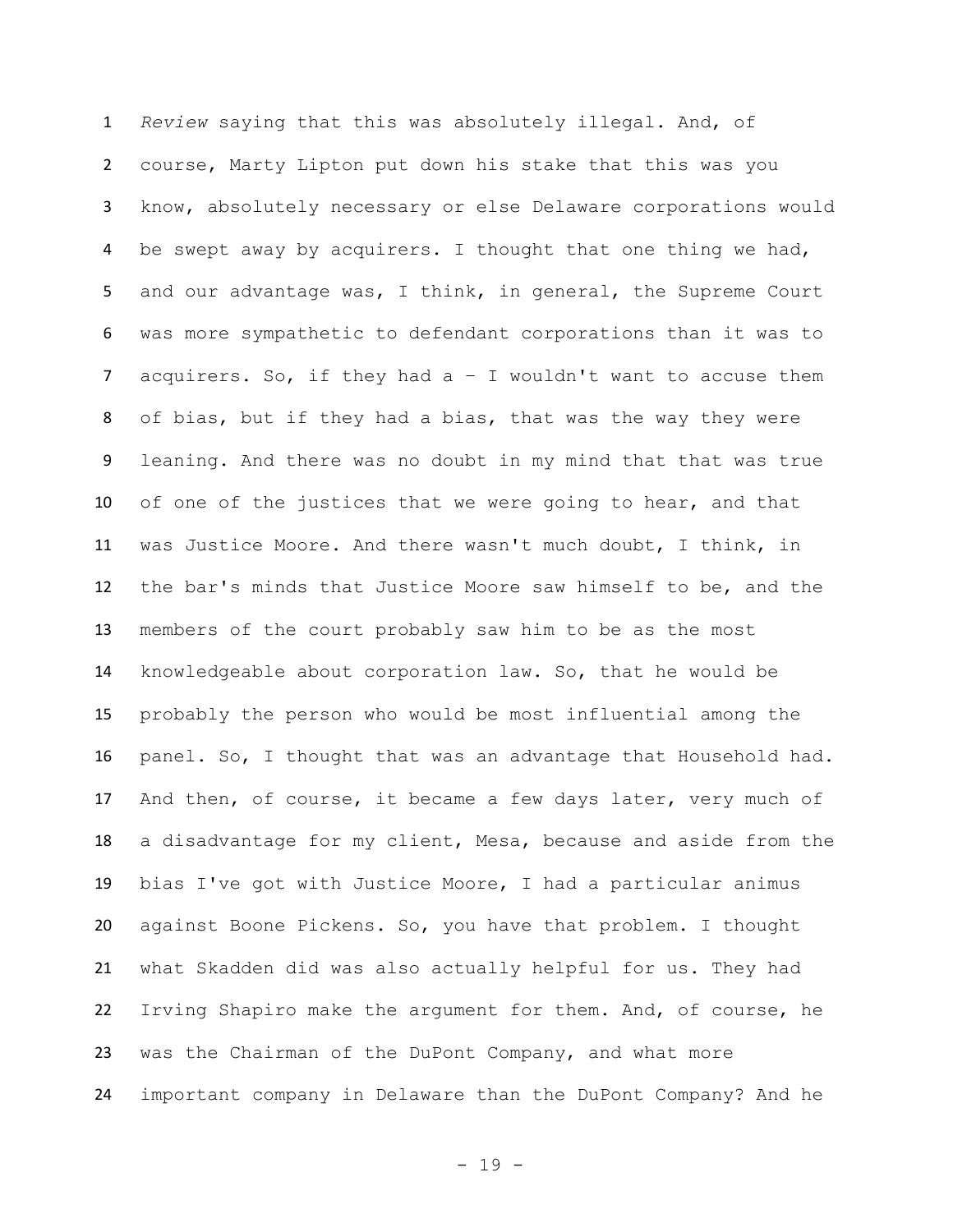had been Chairman of the Business Roundtable. So, and he had been a trained litigator, but many years before; 20, 30 years before. And so, they were bringing him in to argue, and I sensed, but I can't point to anything in – I sensed that this would happen, and I sensed during the argument that it would happen that – so, while he was very careful not to talk down to the Supreme Court and to tell him, really, what the law ought to be from my point of view as Chairman of the Business Roundtable; nevertheless, the whole implication of bringing Irving Shapiro in rather than one of the senior, skilled litigators from Skadden Arps, or Rod Ward in, was, I think, attempting to bully the Supreme Court. And I don't think the Supreme Court, in general, bullies easily and Drew Moore, in particular, would not. So, I thought that – I don't think it had anything to do with the outcome of the case, but I thought that was something that maybe wasn't successful for them. MR. ZEBERKIEWICZ: They may not have been as adept at the ins and outs of the pill and all the particular technical challenges or – any sense on that, or? #00:30:00# MR. RICHARDS: Well, I thought that was another thing. I mean, some people said it was sort of David against Goliath, you know. And, of course, I was David, the youngster, and Goliath was Irving Shapiro. But I don't think it turned out that way because in addition to what I have said of the

 $- 20 -$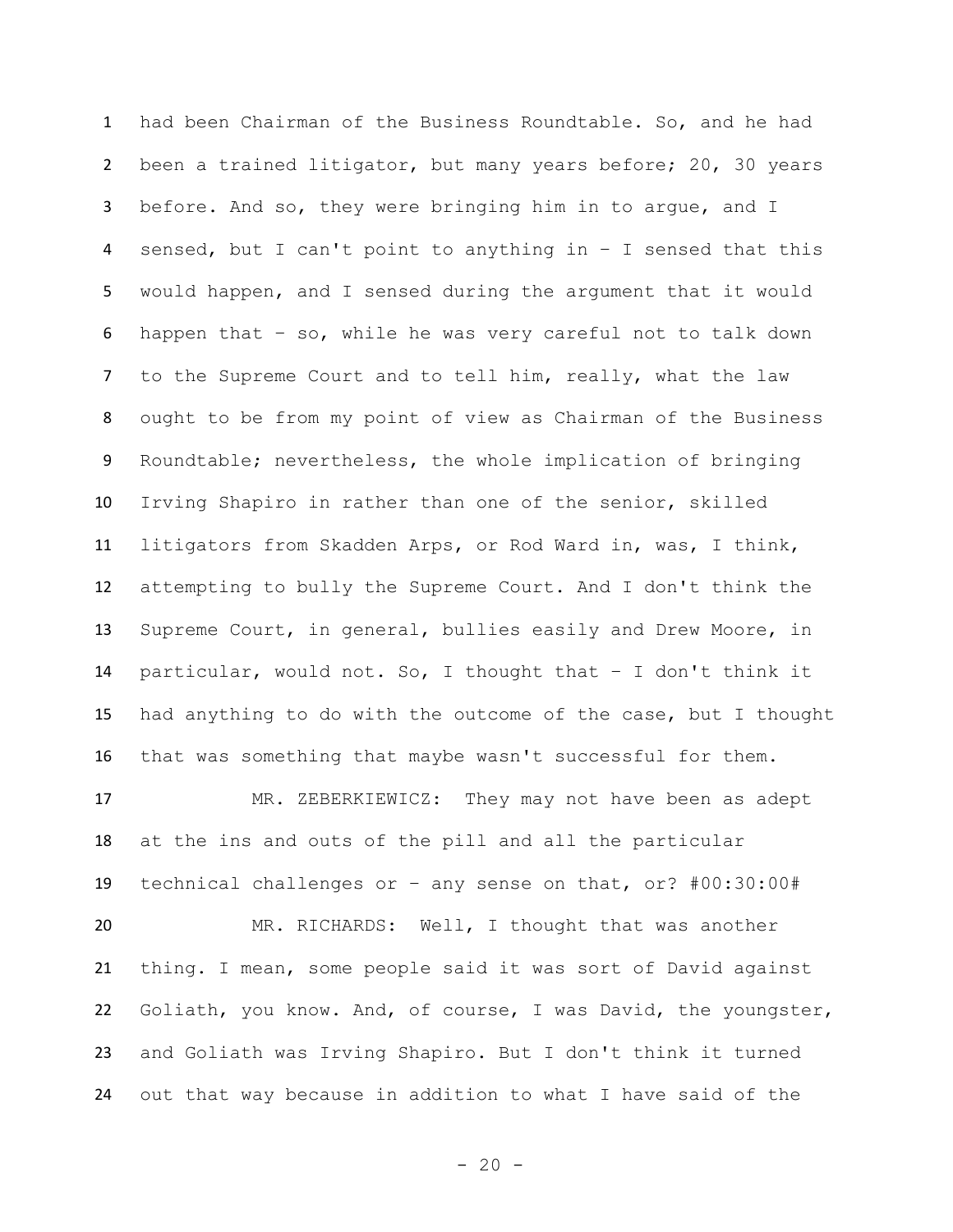court being suspicious that he might be trying to talk down to them, and he was careful not to. I also think he wasn't as familiar with the case. I had defended most of the depositions, so I had the integral knowledge of what went on there. And, of course, I had sat throughout the trial, and it's one thing to sit throughout a trial, and it's another thing just to read transcripts. So, I felt, I don't know if it shows up in the oral argument, but I felt very confident that 9 I knew the record. And so, when the argument turned out the way I thought it would with just questions, I didn't have to look down at my notes or struggle for references to the appendix. I mean, I knew what was in the record. And so, I thought that gave me an advantage, actually, not a disadvantage.

 MR. ZEBERKIEWICZ: It clearly did and the record, for the record, does show that you did have an incredible mastery of the case. And particularly, given everything you had going on, I've got to imagine that having lived through all of the depositions was tremendously helpful. Was that pretty common in your experience, at that time, to kind of have that level of involvement in a particular case? Were you, mostly, when you were involved in cases during this era, was it mostly from that angle that you were involved kind of every step of the way? #00:31:44#

 $- 21 -$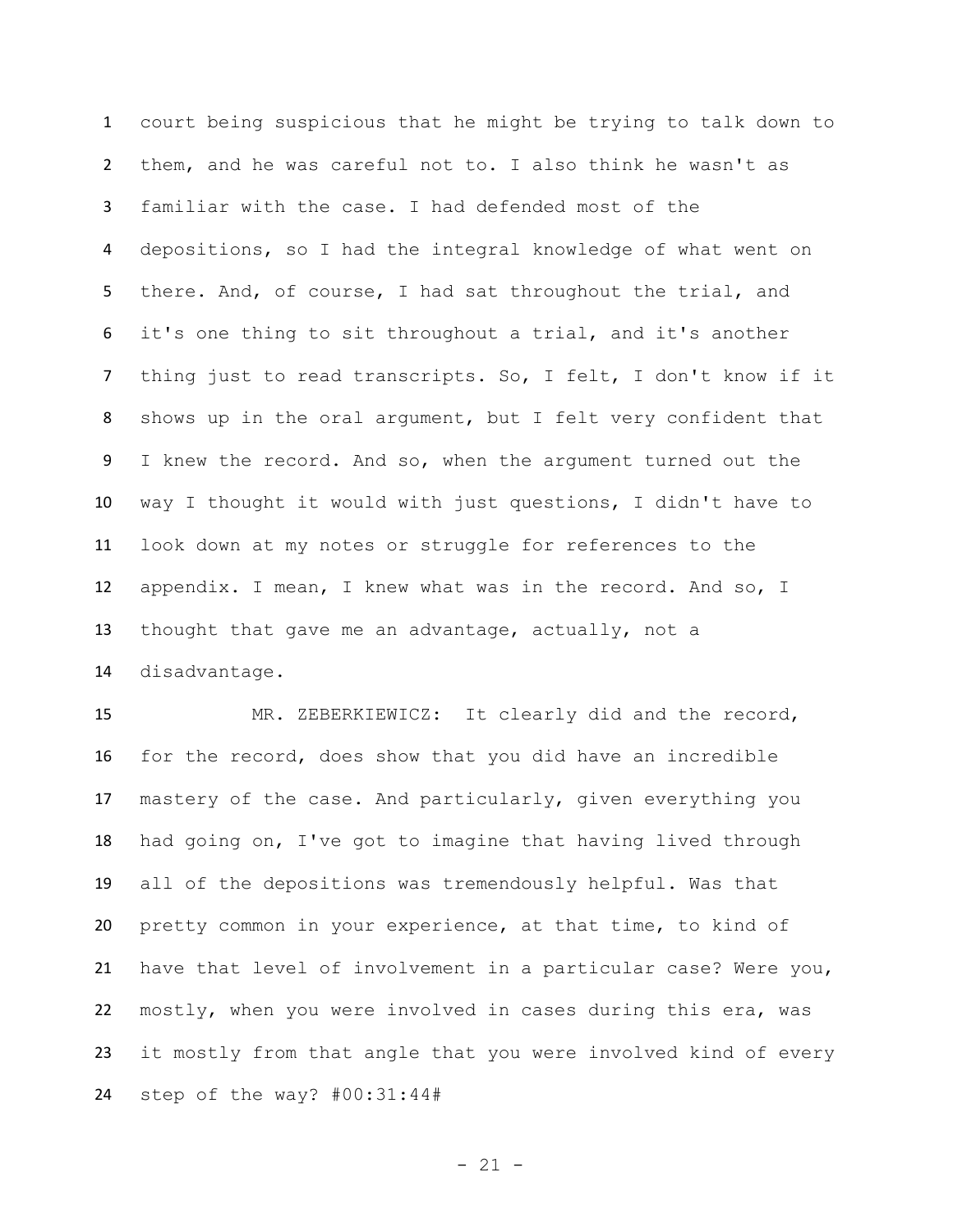MR. RICHARDS: Yes, and indeed, really, in most cases, I think in every case that I can think of – and I am sure there are some exceptions if I just kept searching my recollection, but in every case, really, I had also tried the case – been the principal trial attorney. In Household, I wasn't the principal trial attorney. So, yes, we – I think when Richards Layton & Finger, and I was hired, we discovered the depositions. I mean we covered the depositions, we took 9 the depositions, we wrote the briefs, generally, pretty much by ourselves, and somebody else would read them in the forwarding firm. And then, we argued the cases. And so, that gave us a big advantage. And in many cases, we were in the boardroom because we also had a corporate advisory practice. In many cases, and in Delaware, as you know, we didn't have the sharp distinction between corporate lawyers who went into boardrooms and litigators, like they do in New York or L.A. And, so, in most cases, I mean like in all the Mesa cases, I was there at the Mesa Board meetings, or if it was Time Warner, I was there in the Time Warner Board meetings, or Pennzoil, or whatever. So, that, of course, gave you a much deeper understanding than just hearing what the record said. You had your own recollection of what occurred at that meeting. And in most cases, we had structured the meeting. So, our recollection would be sharper than the directors' because

- 22 -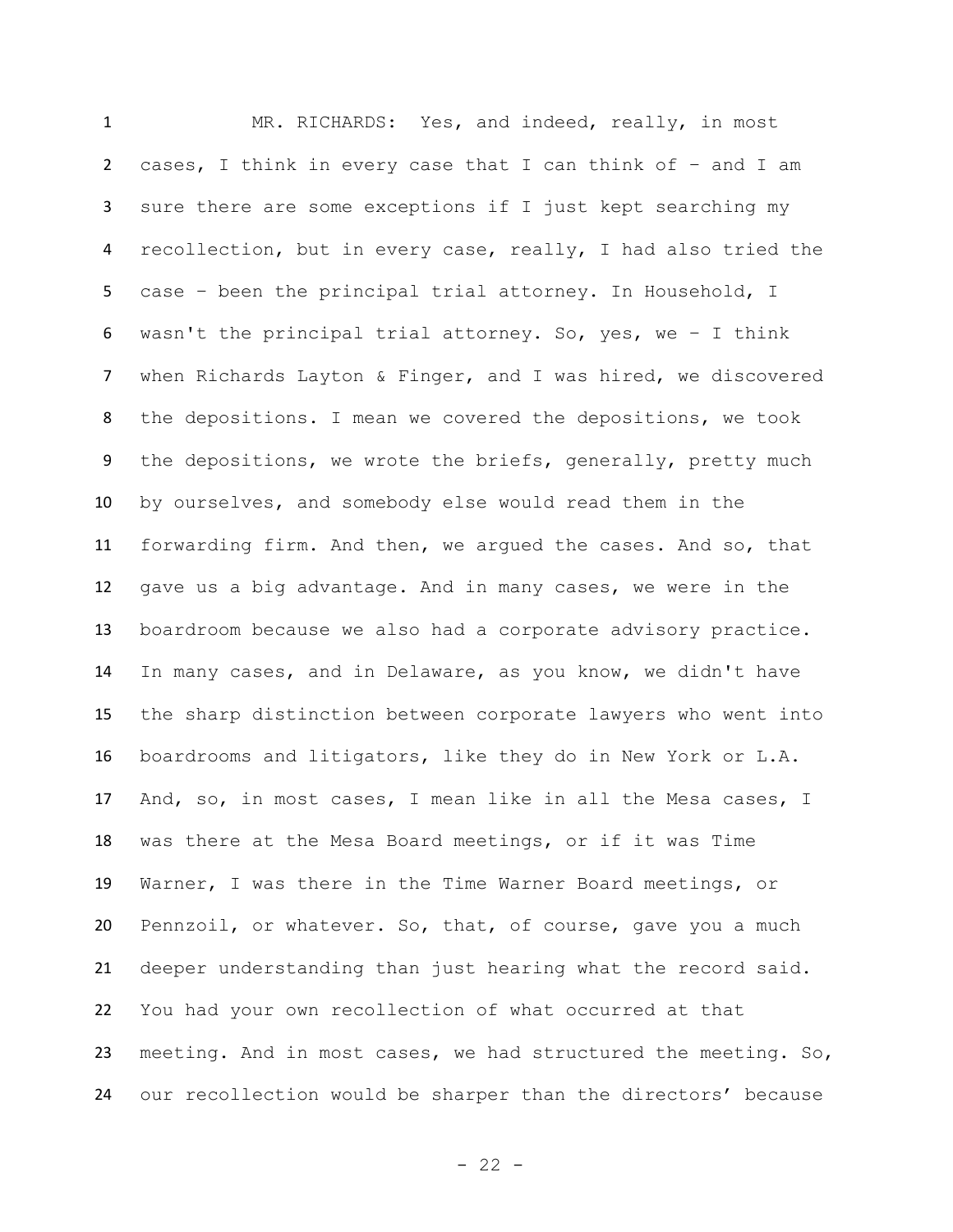we really understood the structure because we had put it together.

 MR. ZEBERKIEWICZ: Involved in engineering it ... and I guess, at least my follow-up question, which is, in cases like that, and in Household, as I mentioned earlier, our firm gave an opinion that was limited to the rights and the validity of the rights, was ultimately understood, perhaps, by some directors to be a blessing of the entire pill. But when you were in these circumstances, when you are in the boardroom, and you are structuring the process, and then, you are on the other side defending it – any additional pressure in that situation? #00:33:47#

 MR. RICHARDS: Oh, yeah. Yeah, because now you're telling them what to do, more or less, by giving them advice. So, you know, if it doesn't work out well, you are the guy that led them down the path that didn't work out well, so— MR. ZEBERKIEWICZ: Did you feel in Household, given that we had rendered a legal opinion that we had exposed ourselves reputationally, if this didn't turn out correct, or was it— #00:34:19#

 MR. RICHARDS: Not so much as some cases, really, because Marty Lipton had thought up the pill, and he had designed the pill, and he was the one at the board meeting, and remember, Richards, Layton & Finger was not at the board

- 23 -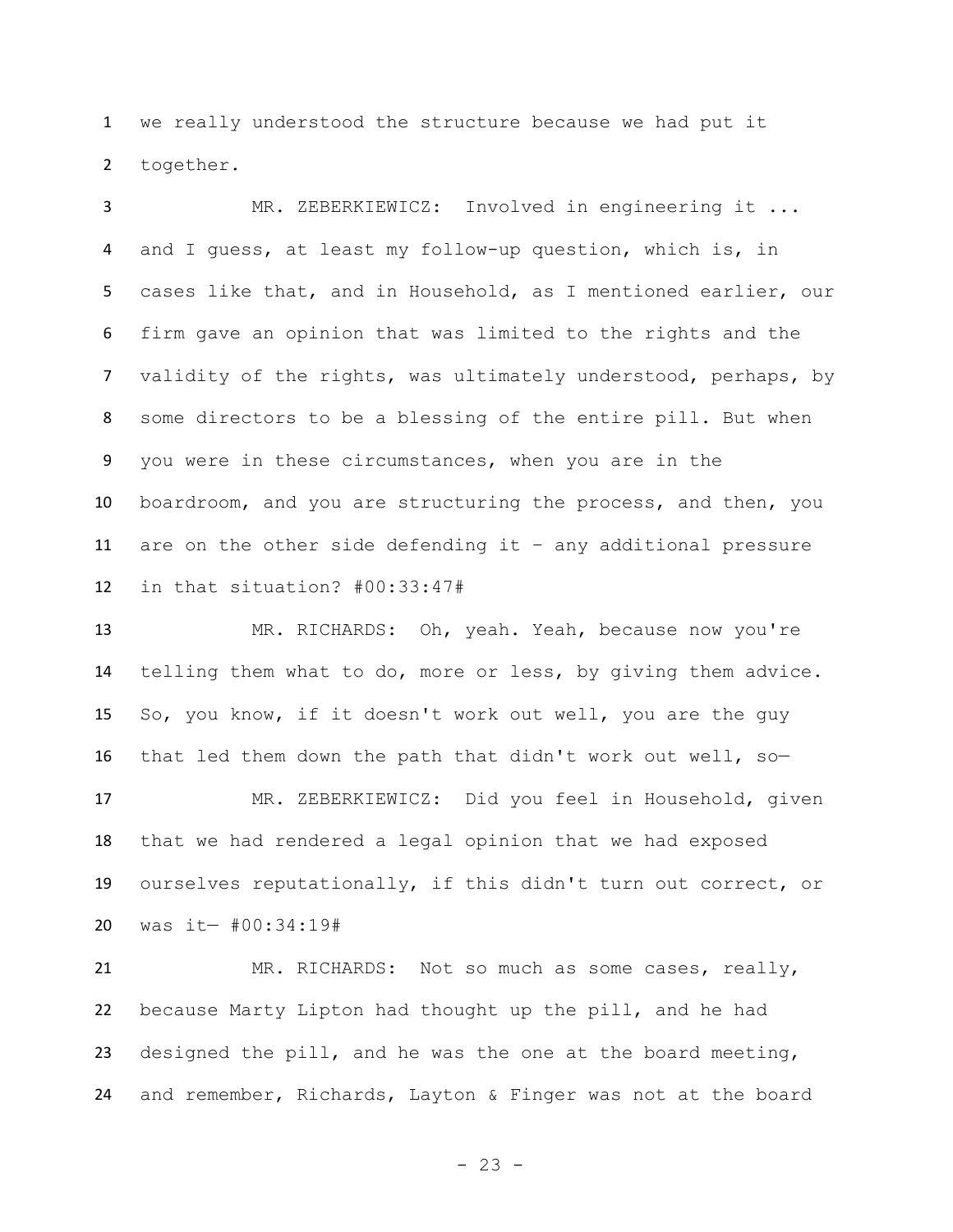meeting. So, in this case, we didn't have that I'm talking to you personally, Mr. Director, this is what you ought to do. And his prestige, it was certainly greater than mine. And so, I think it was seen to be you know, a battle between Lipton and Flom, as opposed to you know, some particular role that Richards, Layton & Finger had taken.

 MR. ZEBERKIEWICZ: And so, kind of on that point, you know, after Household, a tremendous victory, I imagine your friends at Wachtell Lipton were very pleased. Did you continue working with them on other cases? #00:35:08#

 MR. RICHARDS: Yes, we did. In fact, I was very pleased that Marty Lipton was quoted in the *Wall Street Journal* the next day as saying I'm never going into court again without Charlie Richards. And I thought, wow—

 MR. ZEBERKIEWICZ: The highest praise you can get. MR. RICHARDS: -- yeah. That's going to be great. And so, for a number of years, that was true. And then, gradually, inevitably, Wachtell Lipton is quite a big firm, and so, other partners would seek other Delaware counsel, and so, I can't say that from that point forward we always represented Wachtell Lipton. But we always had a close relationship with them after that.

 MR. ZEBERKIEWICZ: That's great. And so, we were talking earlier about your relationship with T. Boone Pickens.

 $- 24 -$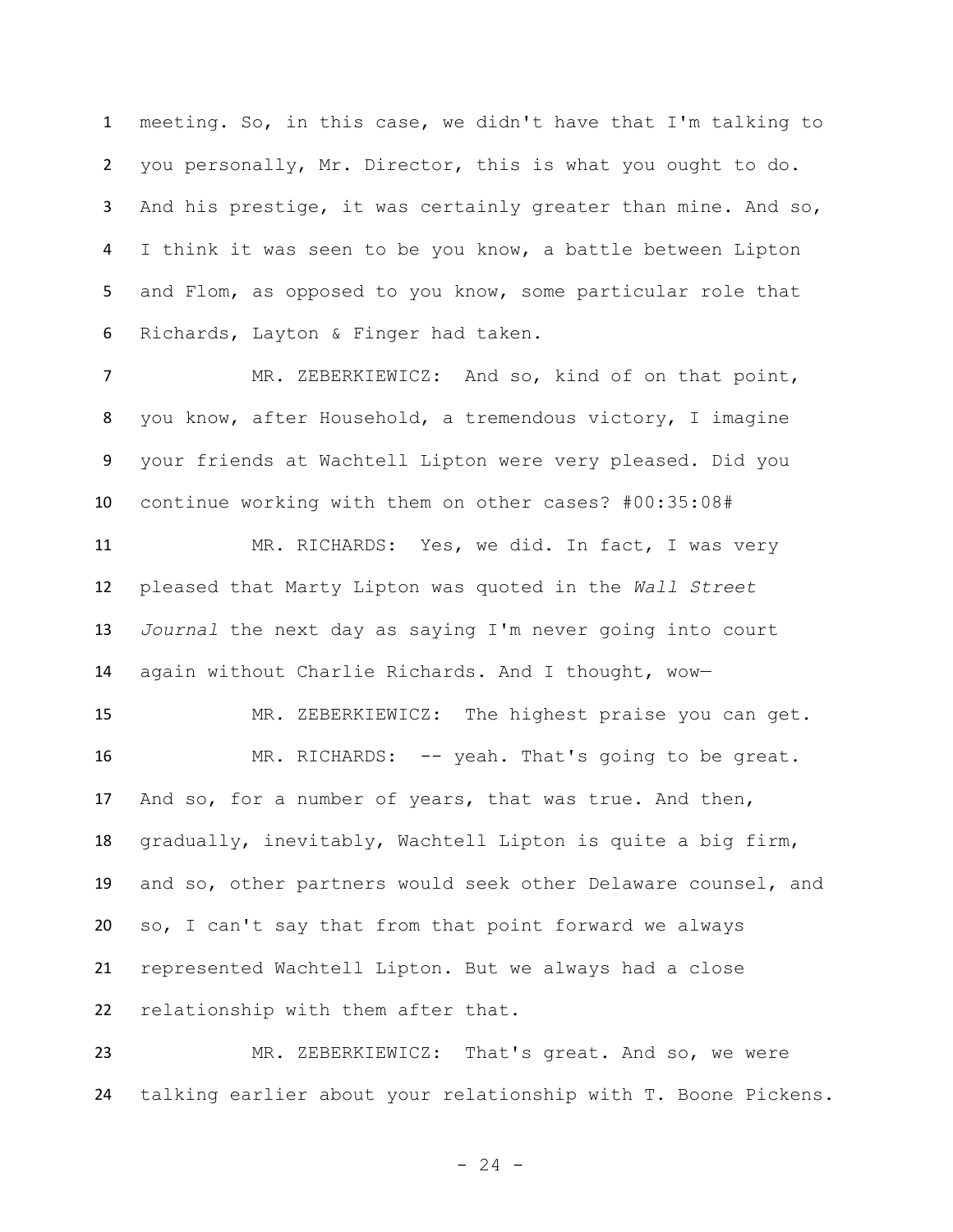Any fallout as a result of your involvement in Household? After your victory in Household was Boone Pickens not so pleased with you? Or did you continue working with him? #00:35:59#

 MR. RICHARDS: No, no. Boone Pickens is – that's another story for another thing. But he's a great guy. And he understood perfectly our role in these cases, and he understood that lawyers can take different positions and he was just interested in getting the most skillful representation he could get. He didn't think that we were taking a moral position on one side or the other of these disputes.

 MR. ZEBERKIEWICZ: And now, so, we talked about kind of your involvement in the boardroom, your preparation, and they're just exogenous factors that have some impact on a case. And in the middle, you know, you have in Household where the plaintiffs are talking about you know, this is an absolute. It's not just a deterrent; it's completely preclusive. And yet, at the time, you've got Sir James Goldsmith buying through the pill at Crown Zellerbach. And I know some folks on the other side of the V thought that was devastating to their case. How did you view that development in terms of your defense? #00:37:04#

 $- 25 -$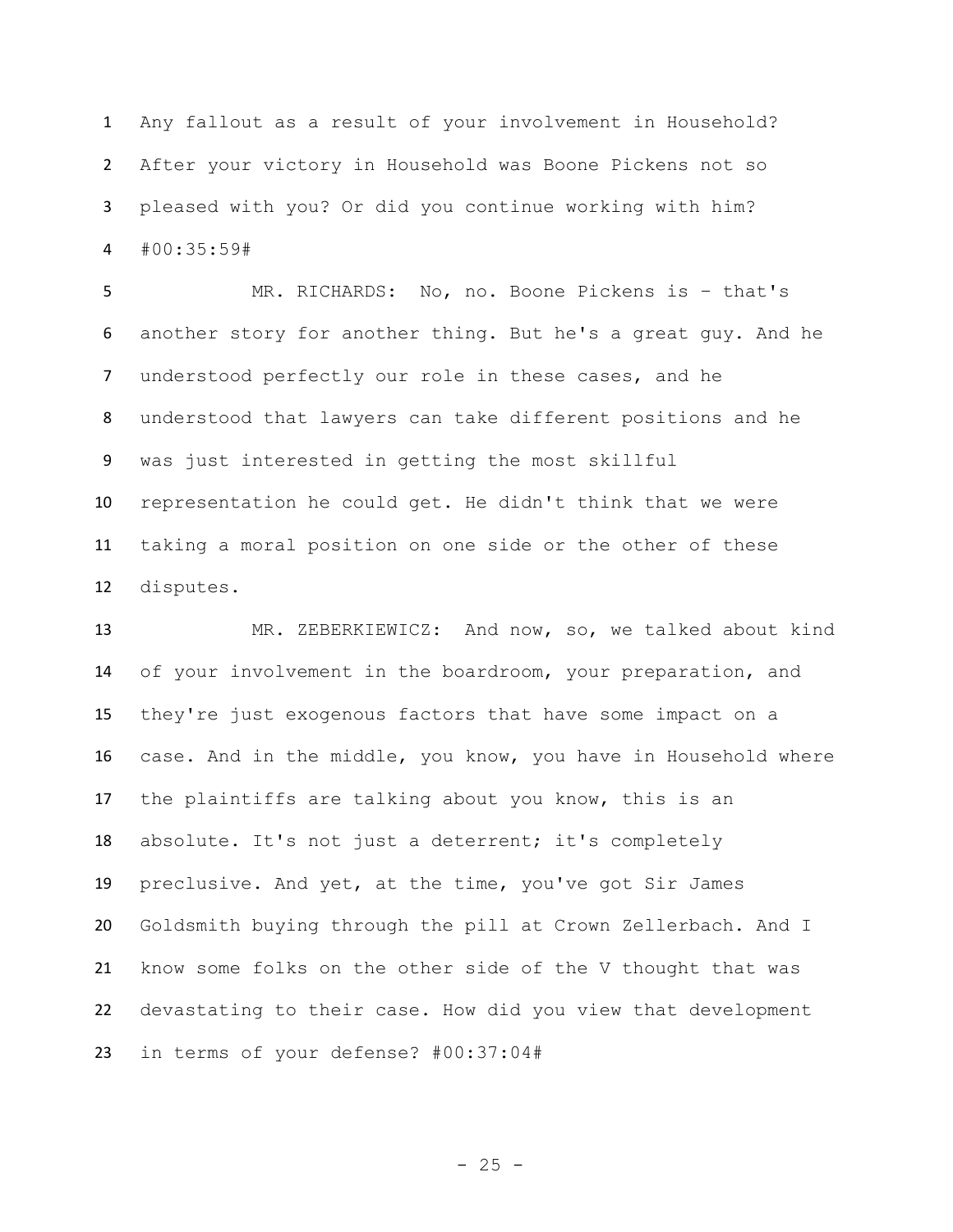MR. RICHARDS: Well, it was positive, and we certainly talked about it, but I didn't really think it was critical because our defense, or at least in my mind, our 4 defense was based on how it is that it turned out. Namely, that this is a device which gives the board of directors time and it's not an absolute defeat of anything, which is what Skadden Arps tried to say. And, of course, if the pill was not taken, it was not withdrawn, then it was an absolute defeat. But they tried to obfuscate or obscure, or not talk about, hey, but the board reserves the right to— MR. ZEBERKIEWICZ: It's redeemable until somebody acquires 20-percent, and you know, no issue there, particularly no prevention of a proxy contest. #00:37:57# MR. RICHARDS: Right, and so, that's— MR. ZEBERKIEWICZ: Vote to the ballot box. If you don't like your board, vote them out. MR. RICHARDS: So, that's where we hung our hat, and that's where the Supreme Court came out. And so, I didn't think the case was dependent upon, which I thought was a one- off of Sir James Goldsmith going forward and proving that the pill wasn't effective. I think we pretty much conceded at the oral argument that if the pill – was pretty effective— MR. ZEBERKIEWICZ: It's very potent.

 $- 26 -$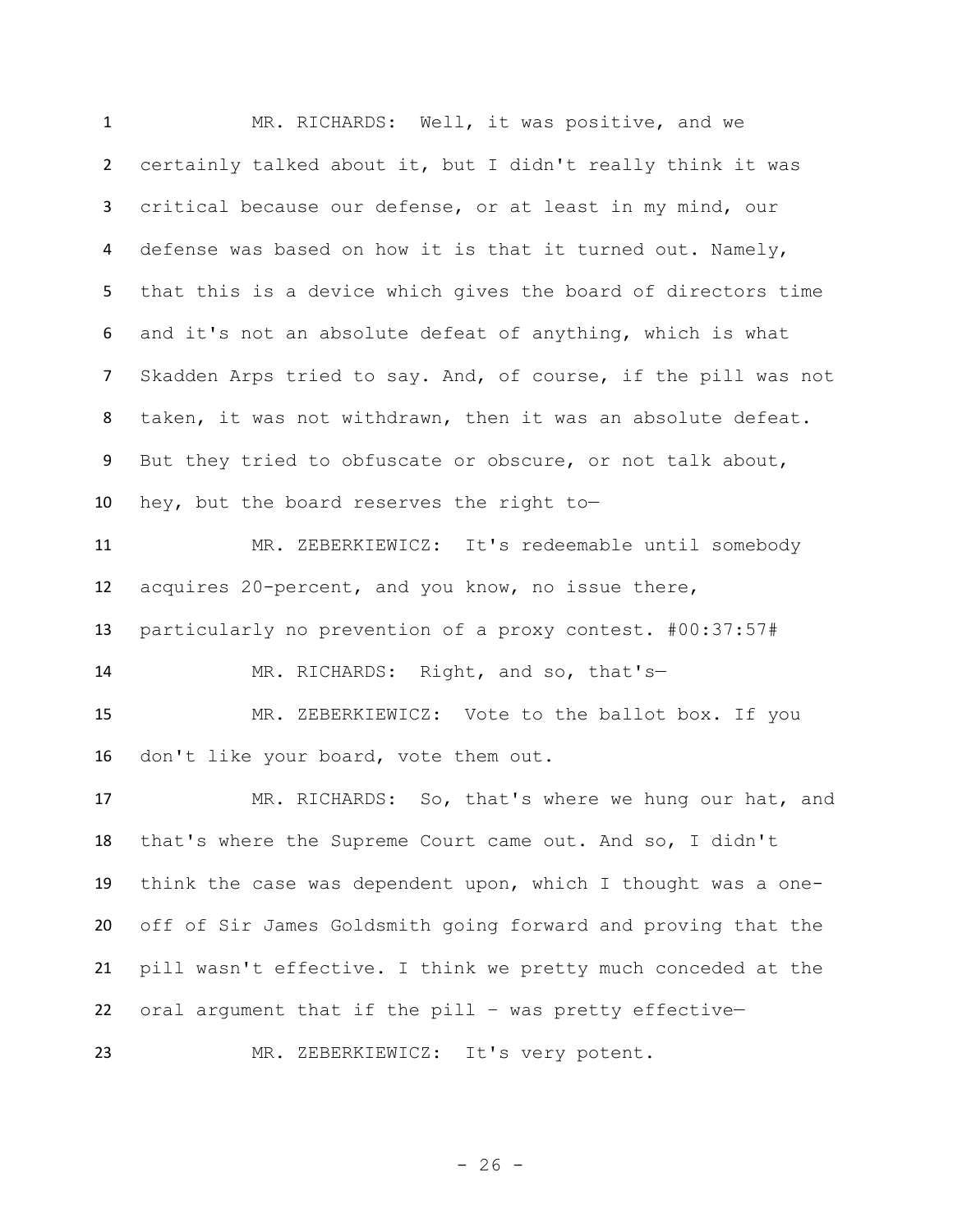MR. RICHARDS: -- you know, we talked about Sir James Goldsmith, but I think that—

 MR. ZEBERKIEWICZ: It's a great deterrent. It's just about five minutes of a talk. So, now I have to ask you, you know, like I said, when we read these cases now, it seems like it had always been the case, and everybody should have known that it would come out this way. How did you feel at the time? Did you think you were going to win? #00:38:50#

9 MR. RICHARDS: Well, I wish I could remember exactly what my feeling is because, in preparation for this interview, I have given some thought to that. I think I was, you know, optimistic and hopeful, but the whole world was sort of saying it was 50/50. And so, you know, I certainly wasn't sure that we were going to win. And I was certainly delighted and pleased when we did.

 MR. ZEBERKIEWICZ: Did the court get it right? #00:39:21#

18 MR. RICHARDS: Oh, yes. Oh, I think so. I mean there was a terrible mess going on. Indeed, the mess is very well illustrated by the defense that Unocal came up with. I mean, people were coming up with really desperate measures as to how to defend their companies. And the genius of Lipton's pill was this was a defense that made people stop. It was an absolute defense, but it didn't inflict any harm on the company. It

```
- 27 -
```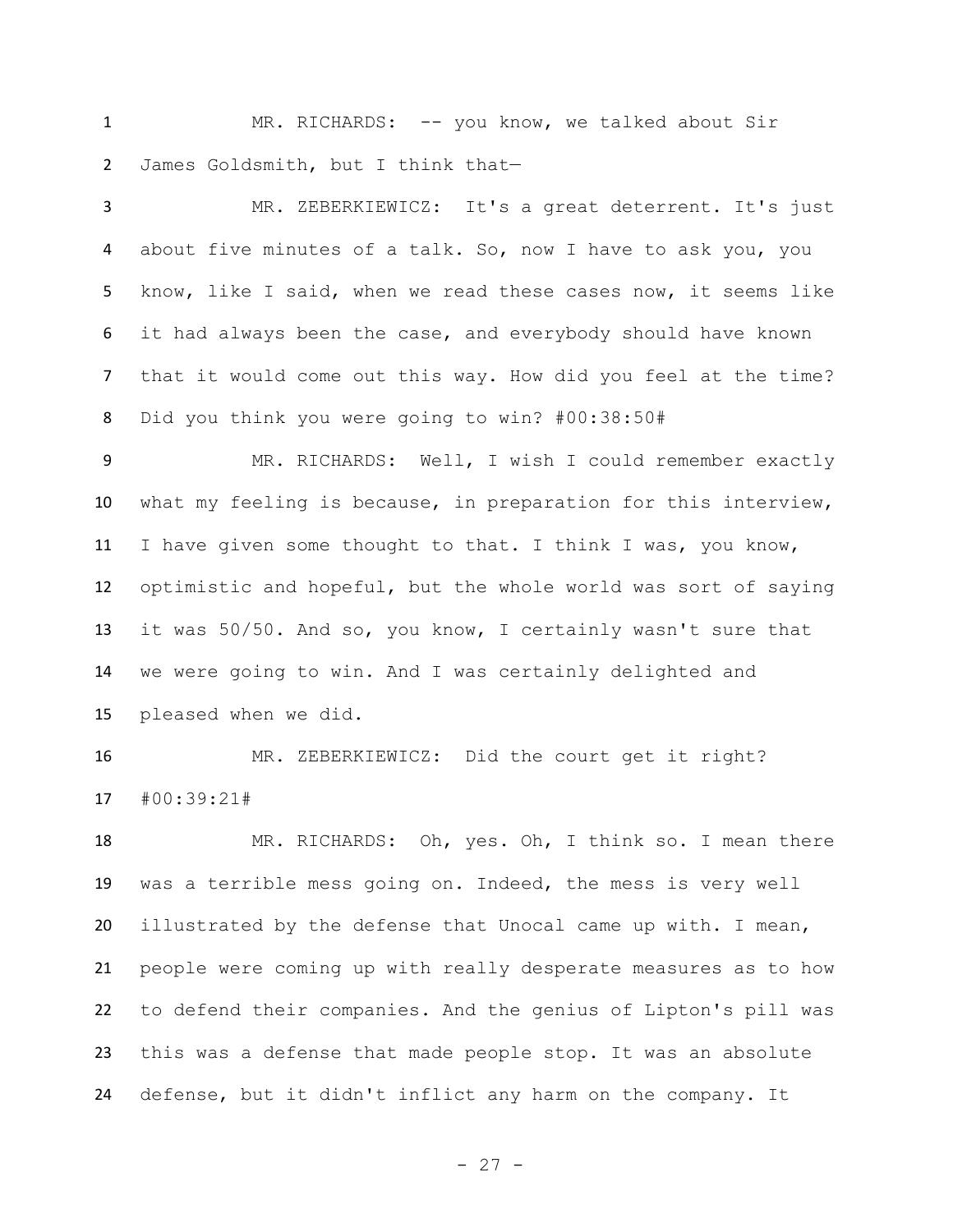didn't inflict any permanent change. And the company could be put in a position where the directors would be compelled to redeem the pill.

 MR. ZEBERKIEWICZ: Whereas the discriminatory tender offer in Unocal—

 MR. RICHARDS: Yeah ... or the white knight or the dismemberment of the company or the issuance of diluting stock to everybody. All those other things, it did a lot of damage to companies.

 MR. ZEBERKIEWICZ: And now, as a result of kind of your successful defense of Household, did you see an increase in the number of instances in which we were advising on poison pills, and you, particularly? #00:40:29#

 MR. RICHARDS: Yes. I mean I think the history is that about 300 major companies adopted poison pills within the year. And certainly, we gave a lot of advice on that, and a lot of that was sought through our friends at Wachtell Lipton. I mean, they might have the client, but now, they had somebody, Richards, Layton, & Finger who was most experienced and could give the Delaware opinion. So, the firm, as a whole, did that. I didn't do too many of those because I was sort of busy litigating some other defense. And my partner, Don Bussard, you know, took the leading role and there was a group

 $- 28 -$